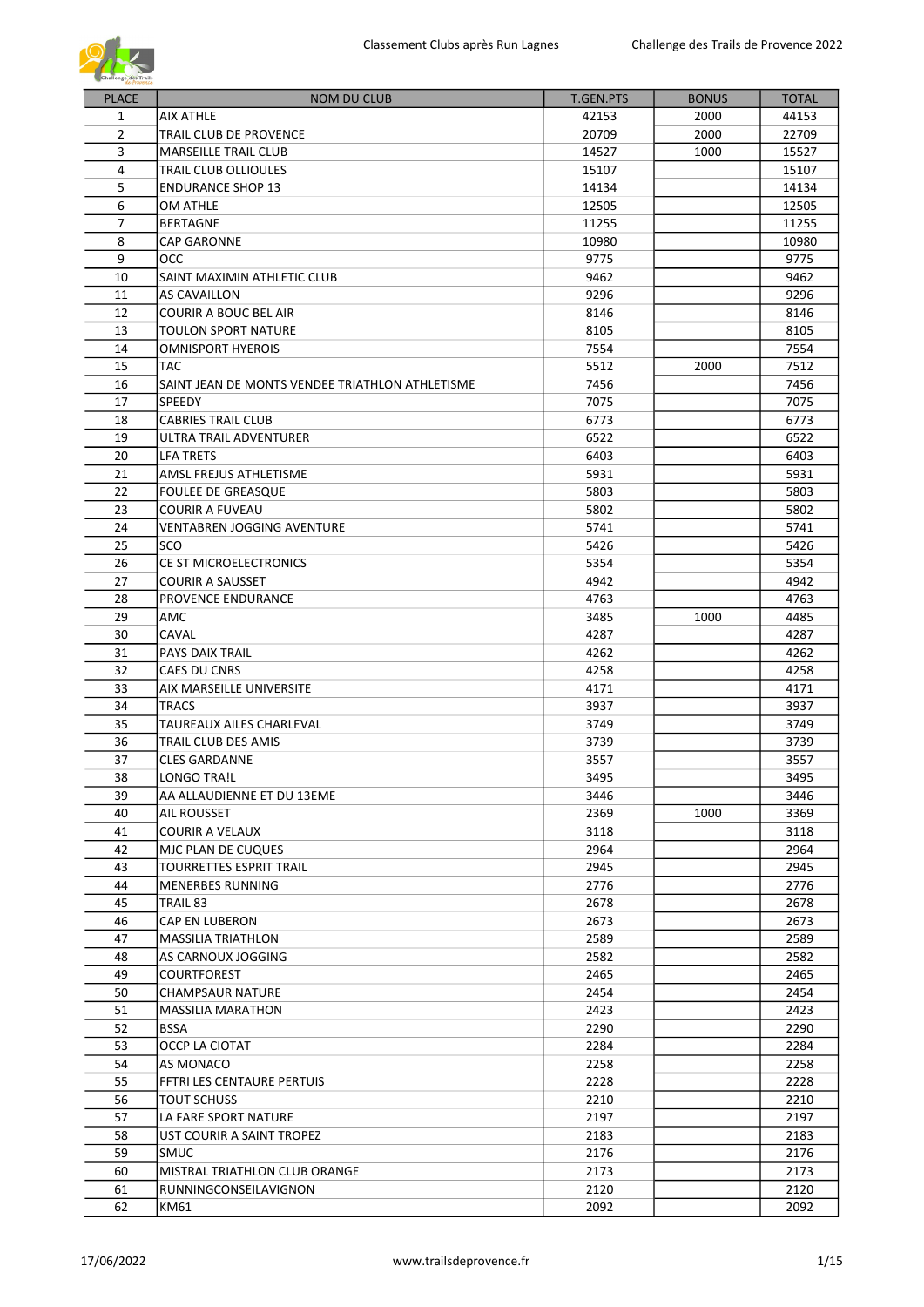

| <b>PLACE</b> | <b>NOM DU CLUB</b>               | T.GEN.PTS | <b>BONUS</b> | <b>TOTAL</b> |
|--------------|----------------------------------|-----------|--------------|--------------|
| 63           | VITROLLES TRIATHLON              | 2076      |              | 2076         |
| 64           | <b>GHAA</b>                      | 2072      |              | 2072         |
| 65           | SALAMANDRE TRAIL AVENTURE        | 1062      | 1000         | 2062         |
| 66           | LE LIEVRE ET LA TORTUE ASCPR     | 1996      |              | 1996         |
| 67           | <b>BELLES GAMBETTES</b>          | 1977      |              | 1977         |
| 68           | <b>DMA</b>                       | 1945      |              | 1945         |
| 69           | TRIATHL AIX                      | 1937      |              | 1937         |
| 70           | <b>FOULEE SALONAISE</b>          | 1919      |              | 1919         |
| 71           | TRAIL PARIS                      | 1857      |              | 1857         |
| 72           | <b>GRIZZLY TRAIL</b>             | 1855      |              | 1855         |
| 73           | JE COURS POUR MA FORME           | 1808      |              | 1808         |
| 74           | WILD TRAIL FORCALQUIER           | 1779      |              | 1779         |
| 75           | LES MOLLETS DOR                  | 1772      |              | 1772         |
| 76           | <b>SIX FOURS TRIATHLON</b>       | 1769      |              | 1769         |
| 77           |                                  |           |              | 1746         |
|              | ATHLETIC BERRE CLUB              | 1746      |              |              |
| 78           | AMICALE DES PENNES MIRABEAU      | 1730      |              | 1730         |
| 79           | <b>JOGGEUR AUBAGNAIS</b>         | 1720      |              | 1720         |
| 80           | <b>LES AFFRANCHIS</b>            | 1665      |              | 1665         |
| 81           | MERRELL PROVENCE ENDURANCE       | 1652      |              | 1652         |
| 82           | PAILLASSOUS                      | 1645      |              | 1645         |
| 83           | LE TEIL COURT                    | 1639      |              | 1639         |
| 84           | JOUQUES GENERATION TRAIL         | 1626      |              | 1626         |
| 85           | <b>AUSTRALOPITRAIL</b>           | 1616      |              | 1616         |
| 86           | <b>JCPMF</b>                     | 1597      |              | 1597         |
| 87           | <b>USAPT</b>                     | 1566      |              | 1566         |
| 88           | RAIDLIGHT                        | 1523      |              | 1523         |
| 89           | LES CENTAURES PERTUIS            | 1506      |              | 1506         |
| 90           | <b>SCOTT RUNNING</b>             | 1500      |              | 1500         |
|              |                                  |           |              |              |
| 91           | <b>HYERES RUNNING</b>            | 1476      |              | 1476         |
| 92           | DECINES MEYZIEU ATHLETISME       | 1467      |              | 1467         |
| 93           | <b>GONFA'RUN</b>                 | 1462      |              | 1462         |
| 94           | SELECCIO CATALANA DE SNOWRUNNING | 1460      |              | 1460         |
| 95           | POMPIER DU BEAUSSET              | 1450      |              | 1450         |
| 96           | <b>VENTOUX TRAIL CLUB</b>        | 1414      |              | 1414         |
| 97           | <b>MACADAM BASKET</b>            | 1362      |              | 1362         |
| 98           | <b>CLUB ALPIN NICE</b>           | 334       | 1000         | 1334         |
| 99           | RUNNING CONSEIL OLLIOULES        | 1314      |              | 1314         |
| 100          | <b>FREE TRAIL MARSEILLE</b>      | 1298      |              | 1298         |
| 101          | TRAIL CLUB DE L'ETOILE           | 1298      |              | 1298         |
| 102          | CHICKEN RUN DE PEYNIER           | 1291      |              | 1291         |
| 103          | <b>SCHNEIDER</b>                 | 1289      |              | 1289         |
| 104          | AS MARATHON DU SOLEI             | 1288      |              | 1288         |
|              |                                  |           |              |              |
| 105          | <b>RESTONICA TRAIL</b>           | 1284      |              | 1284         |
| 106          | NATURE TRAIL VIDAUBAN            | 1281      |              | 1281         |
| 107          | VERCHAIX                         | 1242      |              | 1242         |
| 108          | YANN POILLY                      | 1242      |              | 1242         |
| 109          | LA LORIOLADE                     | 1220      |              | 1220         |
| 110          | AUBAGNE TRAIL CLUB               | 1207      |              | 1207         |
| 111          | <b>FOULEE TOURVAINE</b>          | 1174      |              | 1174         |
| 112          | STADE BAGNERAIS A                | 1173      |              | 1173         |
| 113          | <b>FALICOUN TRAIL PLAISIR</b>    | 1170      |              | 1170         |
| 114          | TRAIL VAUCLUSE                   | 1164      |              | 1164         |
| 115          | TRAIL EXPLORER                   | 1133      |              | 1133         |
| 116          | LES CARROSSOIS                   | 1122      |              | 1122         |
| 117          | EP MANOSQUE                      | 1115      |              | 1115         |
| 118          | <b>FOULEE DES SORGUES</b>        | 1110      |              | 1110         |
| 119          | LE LIEVRE ET LA TORTUE           | 1109      |              | 1109         |
|              |                                  |           |              |              |
| 120          | LES JOGGEURS AUBAGNAIS           | 1106      |              | 1106         |
| 121          | SNOWSHOES 5                      | 1082      |              | 1082         |
| 122          | TTCC - TRAIL CHIENS DLA CASSE    | 1076      |              | 1076         |
| 123          | TRAIL CLUB DES FOUS              | 1069      |              | 1069         |
| 124          | <b>CSP 13</b>                    | 1065      |              | 1065         |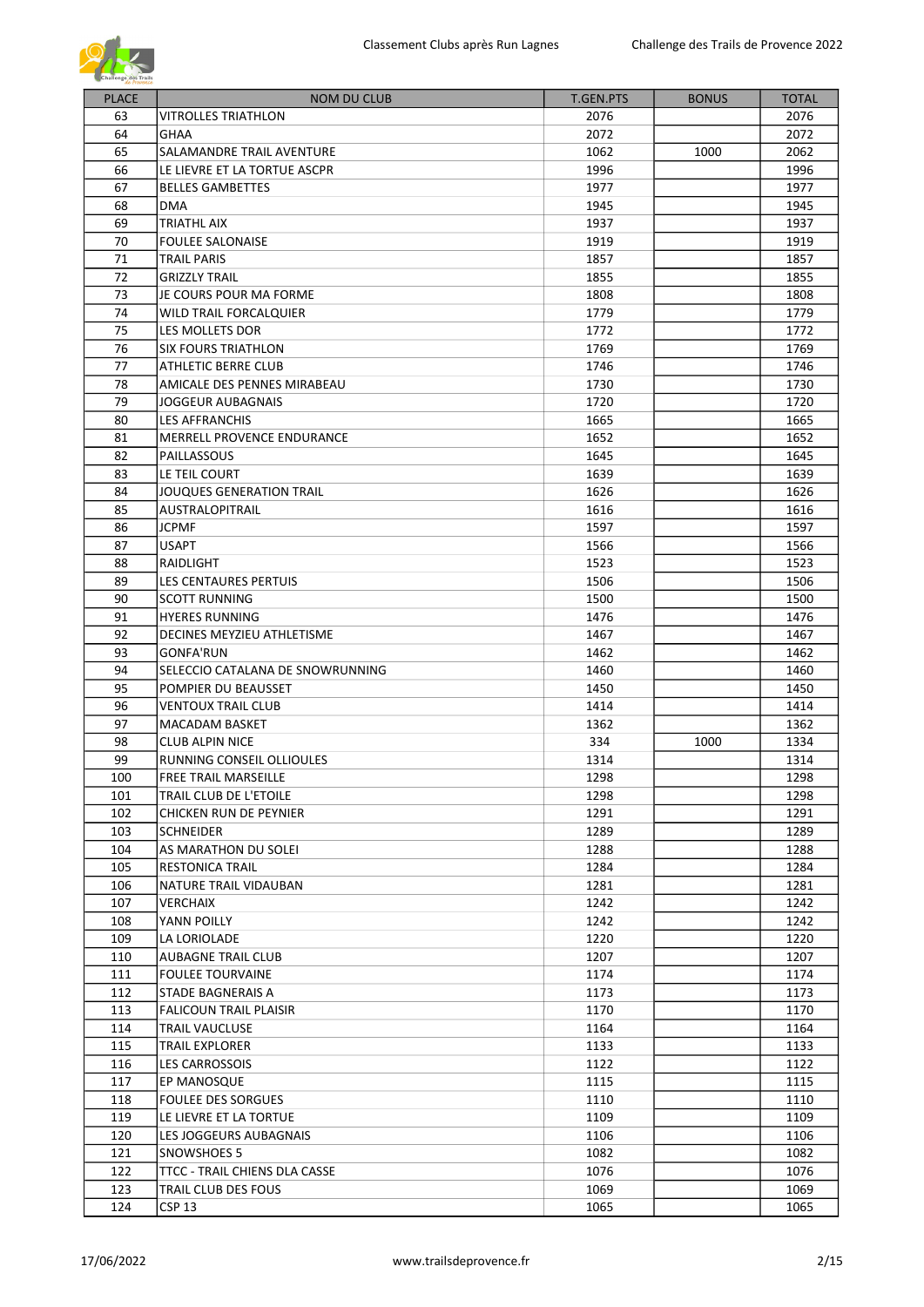

| <b>PLACE</b> | <b>NOM DU CLUB</b>                   | <b>T.GEN.PTS</b> | <b>BONUS</b> | <b>TOTAL</b> |
|--------------|--------------------------------------|------------------|--------------|--------------|
| 125          | <b>OXUBII</b>                        | 1050             |              |              |
| 126          |                                      |                  |              | 1050         |
|              | <b>KULTTE</b>                        | 1040             |              | 1040         |
| 127          | ASSOCIATION CLAIRE POUMEYROL         | 1034             |              | 1034         |
| 128          | <b>LONGO TRAIL</b>                   | 1033             |              | 1033         |
| 129          | <b>TWOLF</b>                         | 1030             |              | 1030         |
| 130          | TRAIL83                              | 1023             |              | 1023         |
| 131          | <b>CHIFUMI</b>                       | 1016             |              | 1016         |
| 132          | <b>ACP MARSEILLE</b>                 | 1013             |              | 1013         |
| 133          | <b>GIOBERNEY</b>                     | 1011             |              | 1011         |
| 134          | LA GRAINE                            | 1008             |              | 1008         |
| 135          | JGR / A3S                            | 989              |              | 989          |
| 136          | RUNNING CONSEIL/TRAIL CLUB OLLIOULES | 983              |              | 983          |
| 137          | SPORTADDICT AUBAGNE                  | 980              |              | 980          |
| 138          | <b>MIMET</b>                         | 977              |              | 977          |
| 139          | <b>FFSU</b>                          | 971              |              | 971          |
| 140          | <b>BANDE DE SAUVAGES</b>             | 968              |              | 968          |
| 141          | <b>ESPERANCE ANTIBES</b>             | 957              |              | 957          |
| 142          | SANGLIER DU FARON                    | 942              |              | 942          |
| 143          | <b>BOXING CLUB HIPPO</b>             | 941              |              | 941          |
| 144          | <b>VESUBIE TRAIL CLUB</b>            | 911              |              | 911          |
| 145          | <b>TONTON TRAILEURS</b>              | 900              |              | 900          |
| 146          | AMADEUS AAA TRAIL                    | 895              |              | 895          |
| 147          | TRIATHLON CLUB DE SAINT TROPEZ       | 894              |              | 894          |
| 148          | <b>STROMBOMAN</b>                    | 893              |              | 893          |
| 149          | <b>CCA ROUFFACH</b>                  | 890              |              | 890          |
| 150          | <b>MENTON MARATHON A</b>             | 868              |              | 868          |
| 151          | SAPEURS-POMIERS D APT                | 866              |              | 866          |
|              |                                      |                  |              |              |
| 152          | LES ARCS RUNNING                     | 858              |              | 858          |
| 153          | TRAIL KOLOC S                        | 858              |              | 858          |
| 154          | <b>TISO</b>                          | 856              |              | 856          |
| 155          | <b>COURIR PAYS DE GRASSE</b>         | 855              |              | 855          |
| 156          | <b>CLUB ALPIN FRANCAIS</b>           | 851              |              | 851          |
| 157          | <b>ALTORE</b>                        | 850              |              | 850          |
| 158          | SUDRUNNING                           | 850              |              | 850          |
| 159          | <b>ESEHP</b>                         | 839              |              | 839          |
| 160          | LES FOULEES SAUSSINOISES             | 839              |              | 839          |
| 161          | JARRIENNE DES CIMES MAURIENNE        | 838              |              | 838          |
| 162          | ULTRA TERRES DE PROVENCE             | 831              |              | 831          |
| 163          | KANAJOG                              | 831              |              | 831          |
| 164          | <b>ASL THALES</b>                    | 831              |              | 831          |
| 165          | RESTONICA TRAIL / CRYO VAUCLUSE      | 820              |              | 820          |
| 166          | <b>GRIB</b>                          | 820              |              | 820          |
| 167          | AU TALENT                            | 816              |              | 816          |
| 168          | LES FOULEES DU LORIOT                | 809              |              | 809          |
| 169          | TAILLEFER TRAIL                      | 808              |              | 808          |
| 170          | <b>COURIR SPORT SANTE</b>            | 807              |              | 807          |
| 171          | LES COPAINS TRAILEURS                | 801              |              | 801          |
| 172          | DRAGUIGNAN TRIATHLON                 | 796              |              | 796          |
| 173          | UA SOCIETE GENERALE                  | 792              |              | 792          |
| 174          | TERRE DE RUNNING MAR                 | 778              |              | 778          |
| 175          | RUNNING CONSEIL                      | 776              |              | 776          |
| 176          | INTO THE WILD                        | 771              |              | 771          |
| 177          | ROGNAC AC                            | 770              |              | 770          |
| 178          | <b>CAP AVENTURE</b>                  | 770              |              | 770          |
| 179          | RELAYEURS DE GRANS                   | 760              |              | 760          |
| 180          | LES BIPEDES DE LA VA                 | 760              |              | 760          |
| 181          | PHILIPPE MARTIN                      | 760              |              | 760          |
|              |                                      |                  |              |              |
| 182          | SERRE-CHEVALIER BRIANCON ATHLETISME  | 756              |              | 756          |
| 183          | <b>KV</b>                            | 755              |              | 755          |
| 184          | SO TRAIL ANNECY                      | 754              |              | 754          |
| 185          | PACARAID / OCC                       | 752              |              | 752          |
| 186          | CHALLENGE DES TRAILS DE PROVENCE     | 749              |              | 749          |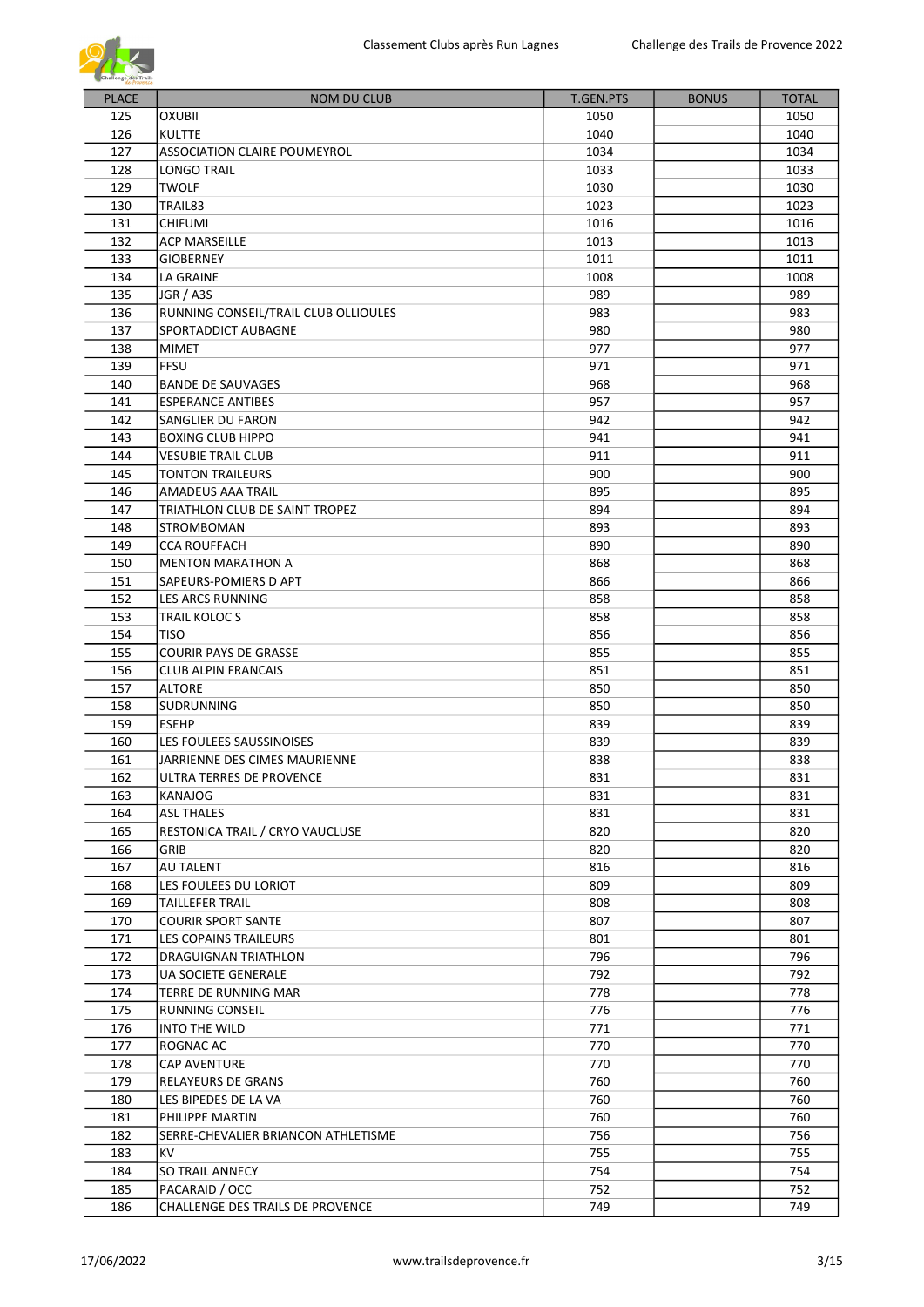

| <b>PLACE</b> | <b>NOM DU CLUB</b>                  | <b>T.GEN.PTS</b> | <b>BONUS</b> | <b>TOTAL</b> |
|--------------|-------------------------------------|------------------|--------------|--------------|
| 187          | <b>HIGH TRAIL BRIANCON</b>          | 746              |              | 746          |
| 188          | LES FOULEES PELISSANNAISES          | 744              |              | 744          |
| 189          | LAM                                 | 743              |              | 743          |
| 190          | <b>AC CAMBRAI</b>                   | 738              |              | 738          |
| 191          | <b>RUN IN GREOUX</b>                | 734              |              | 734          |
| 192          | <b>ULTIMUM</b>                      | 734              |              | 734          |
| 193          | <b>TCN</b>                          | 732              |              | 732          |
| 194          | <b>SCPAM</b>                        | 730              |              | 730          |
| 195          | <b>1 PATTES DU PONTET</b>           | 728              |              | 728          |
| 196          | SOM                                 | 726              |              | 726          |
| 197          | <b>AUREILLE SPORT AVENTURE</b>      | 726              |              | 726          |
| 198          | CHATEAUVIEUX TRAIL NATURE           | 722              |              | 722          |
| 199          | <b>BARCELOCITY</b>                  | 720              |              | 720          |
| 200          | ASPTT TOULON LA-VALETTE ATHLETISME  | 718              |              | 718          |
| 201          | <b>MOTORHEAD TRAIL</b>              | 712              |              | 712          |
| 202          | <b>ALPI MOTION</b>                  | 708              |              | 708          |
| 203          | ASSOCIATION ATHLETIQ                | 707              |              | 707          |
| 204          | SPORT ADDICT AUBAGNE                | 704              |              | 704          |
| 205          | ATSCAF ST ICTORET                   | 688              |              | 688          |
| 206          | <b>ESVL TRIATHLON</b>               | 687              |              | 687          |
| 207          | <b>ASPTT DIGNE-LES-BAINS</b>        | 686              |              | 686          |
| 208          | <b>DAWAPASHER</b>                   | 682              |              | 682          |
| 209          |                                     |                  |              |              |
| 210          | FL ACADEMY                          | 680              |              | 680          |
|              | LYON MOUNTAIN TRAIL                 | 679              |              | 679          |
| 211          | <b>TRAIL KOLOCS</b>                 | 676              |              | 676          |
| 212          | LONDAIS ATHLETIC MEDITERRANEEN      | 672              |              | 672          |
| 213          | <b>MASSILIA RUN HEART</b>           | 669              |              | 669          |
| 214          | U SAULT APT LUBERON VENTOUX         | 668              |              | 668          |
| 215          | COURIR ET SOURIRE/TERRE DE RUNNIN   | 668              |              | 668          |
| 216          | <b>COMBES ET CRETE</b>              | 668              |              | 668          |
| 217          | STE MAXIME ATHLE - GOLFE ST-TROPEZ  | 666              |              | 666          |
| 218          | SL HOSPITALIERS TOULON              | 665              |              | 665          |
| 219          | LES TROMPETTES DE ROBION            | 664              |              | 664          |
| 220          | <b>JEAN-PHILIPPE COMITI</b>         | 659              |              | 659          |
| 221          | <b>HAMAR SKIKLUBB</b>               | 655              |              | 655          |
| 222          | <b>ALTRA RED</b>                    | 654              |              | 654          |
| 223          | 2 KIMP                              | 654              |              | 654          |
| 224          | <b>JACQUES LELIEVRE</b>             | 652              |              | 652          |
| 225          | <b>CLUB SPORTIF IBM NICE SOPHIA</b> | 651              |              | 651          |
| 226          | ATOM SPORT                          | 651              |              | 651          |
| 227          | DECATHLON AIX-LES-MILLES            | 636              |              | 636          |
| 228          | ALTITRAIL                           | 633              |              | 633          |
| 229          | LES GAMBETTES DE COMOLAS            | 630              |              | 630          |
| 230          | <b>HANDI GARDE GRENOBLE</b>         | 629              |              | 629          |
| 231          | CHEIRON MONTAGNE CLUB               | 629              |              | 629          |
| 232          | <b>IRON RACE</b>                    | 624              |              | 624          |
| 233          | RAIDLIGHT GRAND SUD EST             | 618              |              | 618          |
| 234          | NALY                                | 618              |              | 618          |
| 235          | 838-CSM LA SEYNE                    | 616              |              | 616          |
| 236          | LES BARTAVELLES                     | 615              |              | 615          |
| 237          | A SIX FOURS                         | 613              |              | 613          |
| 238          | LA GARRIGUE 1 SAUSSET               | 612              |              | 612          |
| 239          | ATHLETIC CLUB SALONAIS              | 611              |              | 611          |
| 240          | TRAIL CLUB DE L ETOILE              | 606              |              | 606          |
| 241          | SAINT SAV RUN                       | 606              |              | 606          |
| 242          | SARDINES TRIATHLON                  | 600              |              | 600          |
| 243          | <b>BOXING CLUB HYPPO</b>            | 599              |              | 599          |
| 244          | TAPAMAL                             | 593              |              | 593          |
| 245          | AAA                                 | 593              |              | 593          |
| 246          | MARMO CLUB                          | 587              |              | 587          |
| 247          | PUMBA ULTRA TRAIL                   | 578              |              | 578          |
| 248          | URBAN RUNNERS MARSEI                | 576              |              | 576          |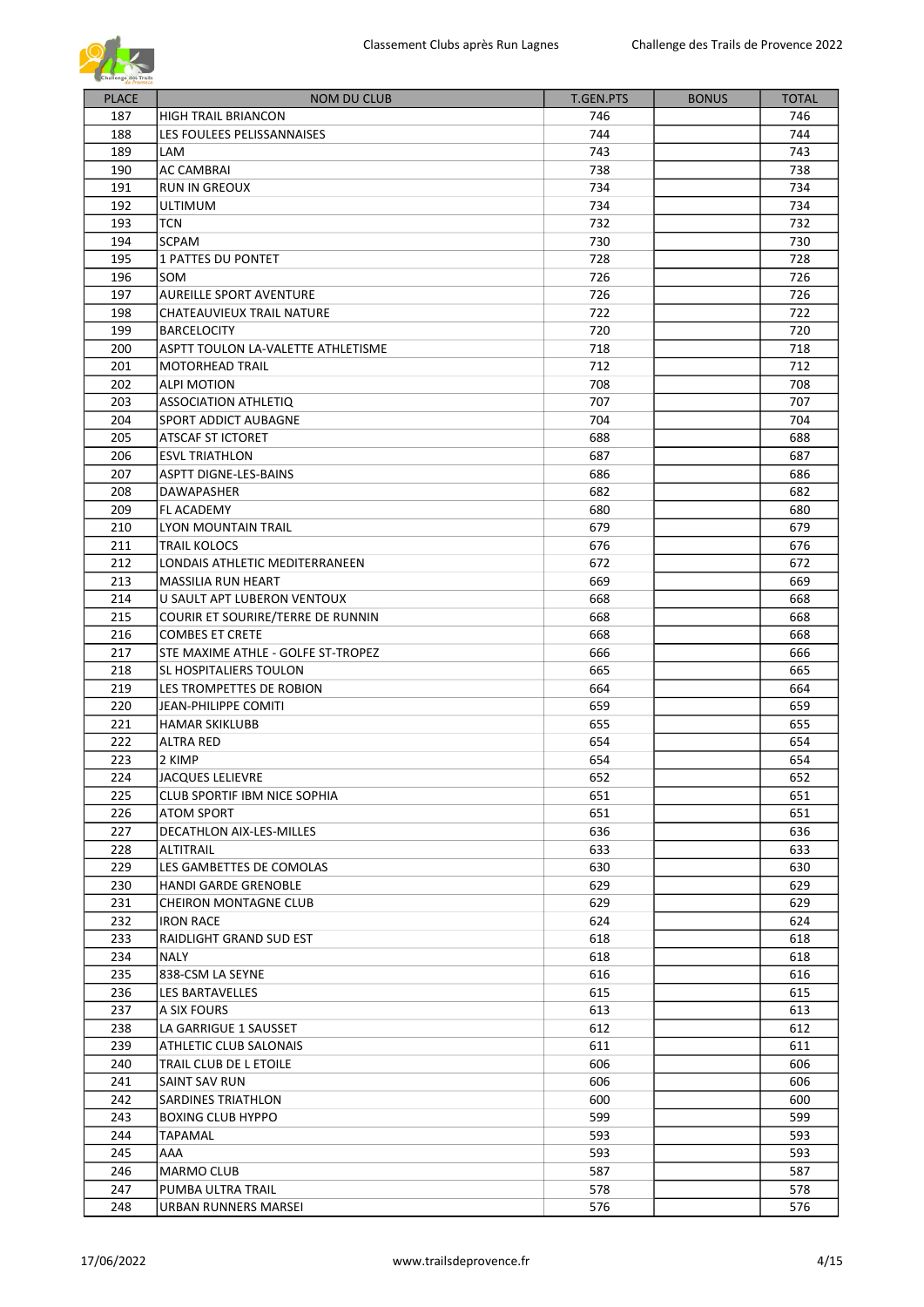

| <b>PLACE</b> | <b>NOM DU CLUB</b>             | T.GEN.PTS | <b>BONUS</b> | <b>TOTAL</b> |
|--------------|--------------------------------|-----------|--------------|--------------|
|              |                                |           |              |              |
| 249          | <b>LUBERON SUD</b>             | 575       |              | 575          |
| 250          | <b>MONSIEUR</b>                | 575       |              | 575          |
| 251          | <b>REALTOR SEM</b>             | 573       |              | 573          |
| 252          | LI 29                          | 570       |              | 570          |
| 253          | 3M                             | 566       |              | 566          |
| 254          | AMSL TRAIL LEVENS              | 565       |              | 565          |
| 255          | JE SUIS LE PLUS FORT           | 565       |              | 565          |
| 256          | UST COURIR A SAINT-TROPEZ      | 563       |              | 563          |
| 257          | <b>UTP</b>                     | 563       |              | 563          |
| 258          | <b>RUN N TORCH</b>             | 560       |              | 560          |
| 259          | TRAILS DES MILLEFONTS          | 559       |              | 559          |
| 260          | TOULON VAR TRIATHLON           | 557       |              | 557          |
| 261          | PAN BAGNAT                     | 552       |              | 552          |
| 262          | TERRE DE RUNNING TOULON        | 550       |              | 550          |
| 263          | <b>JEAN STEPHANE GODDE</b>     | 548       |              | 548          |
| 264          | PUBLIER TRIATHLON              | 546       |              | 546          |
| 265          | ATHLETIC CLUB DE COLOMBES      | 546       |              | 546          |
| 266          | <b>CREE</b>                    | 542       |              | 542          |
| 267          | <b>ASPTT DIGNE LES BAINS</b>   | 541       |              | 541          |
| 268          | <b>BVHCP</b>                   | 541       |              | 541          |
| 269          | FOOTING CLUB DE BARBENTANE     | 540       |              | 540          |
| 270          | <b>AC CANNES</b>               | 537       |              | 537          |
| 271          | CSM LA SEYNE                   | 534       |              | 534          |
| 272          | COUDOUX OLYMPIQUE              | 530       |              | 530          |
| 273          | GARMIN                         | 530       |              | 530          |
| 274          | <b>MIZUNO</b>                  | 530       |              | 530          |
| 275          | <b>ALTRA BRUBECK</b>           | 530       |              | 530          |
| 276          | LA FARE SPORT NATURE (LFSN)    | 530       |              | 530          |
| 277          | GCC/SPORTADDICTAUBAGNE         | 530       |              | 530          |
| 278          | <b>TETE D OR RUNNERS</b>       | 530       |              | 530          |
| 279          | HOKA                           | 530       |              | 530          |
| 280          | <b>HAMAR IL FRIIDRETT</b>      | 530       |              | 530          |
| 281          | <b>ACTIA RUNNING</b>           | 529       |              | 529          |
| 282          | <b>DRAGUIGNAN UC</b>           | 528       |              | 528          |
| 283          | ULTRA TERRE DE PROVENCE        | 526       |              | 526          |
| 284          | CA BALMA                       | 526       |              | 526          |
| 285          | <b>AC MIRAMAS</b>              | 523       |              | 523          |
| 286          | TRAIL PUYRICARD                | 523       |              | 523          |
| 287          | JOGGING CLUB DE MARTIGUES      | 512       |              | 512          |
| 288          | NICE COTE DAZUR ATHLETISME *   | 510       |              | 510          |
| 289          | LES SANGLIERS DE JANAS         | 505       |              | 505          |
| 290          | CLUB ATHLETIQUE DU ROANNAIS    | 505       |              | 505          |
| 291          | <b>URGENCE PHONE</b>           | 504       |              | 504          |
| 292          | RUNANDTRAILMARINE              | 495       |              | 495          |
| 293          | <b>CANADEL TRAIL</b>           | 494       |              | 494          |
| 294          | AMSL FREJUS ATHLETIS           | 490       |              | 490          |
| 295          | LOULE                          | 488       |              | 488          |
| 296          | <b>NEW BALANCE</b>             | 480       |              | 480          |
| 297          | <b>ENDURANCE SHOP GAP</b>      | 480       |              | 480          |
| 298          | AS PORTO VECCHIO ATHLETISME    | 480       |              | 480          |
| 299          | <b>CIMALP</b>                  | 480       |              | 480          |
| 300          | 8363-UST COURIR A SAINT TROPEZ | 480       |              | 480          |
| 301          | SUPERVAROI                     | 480       |              | 480          |
| 302          | NEW BALANCE FRANCE             | 480       |              | 480          |
| 303          | BCI 4                          | 480       |              | 480          |
| 304          | <b>FRAGILE</b>                 | 478       |              | 478          |
| 305          | STADE LAURENTIN ATHLETISME     | 472       |              | 472          |
| 306          | <b>HAUTES FAGNES</b>           | 472       |              | 472          |
| 307          | CAPSS/ TRAIL DES CIMES         | 470       |              | 470          |
| 308          | <b>NWA COTE BLEUE</b>          | 467       |              | 467          |
| 309          | TRAILERS EN DRACENIE           | 465       |              | 465          |
| 310          | AMICAUSE                       | 463       |              | 463          |
|              |                                |           |              |              |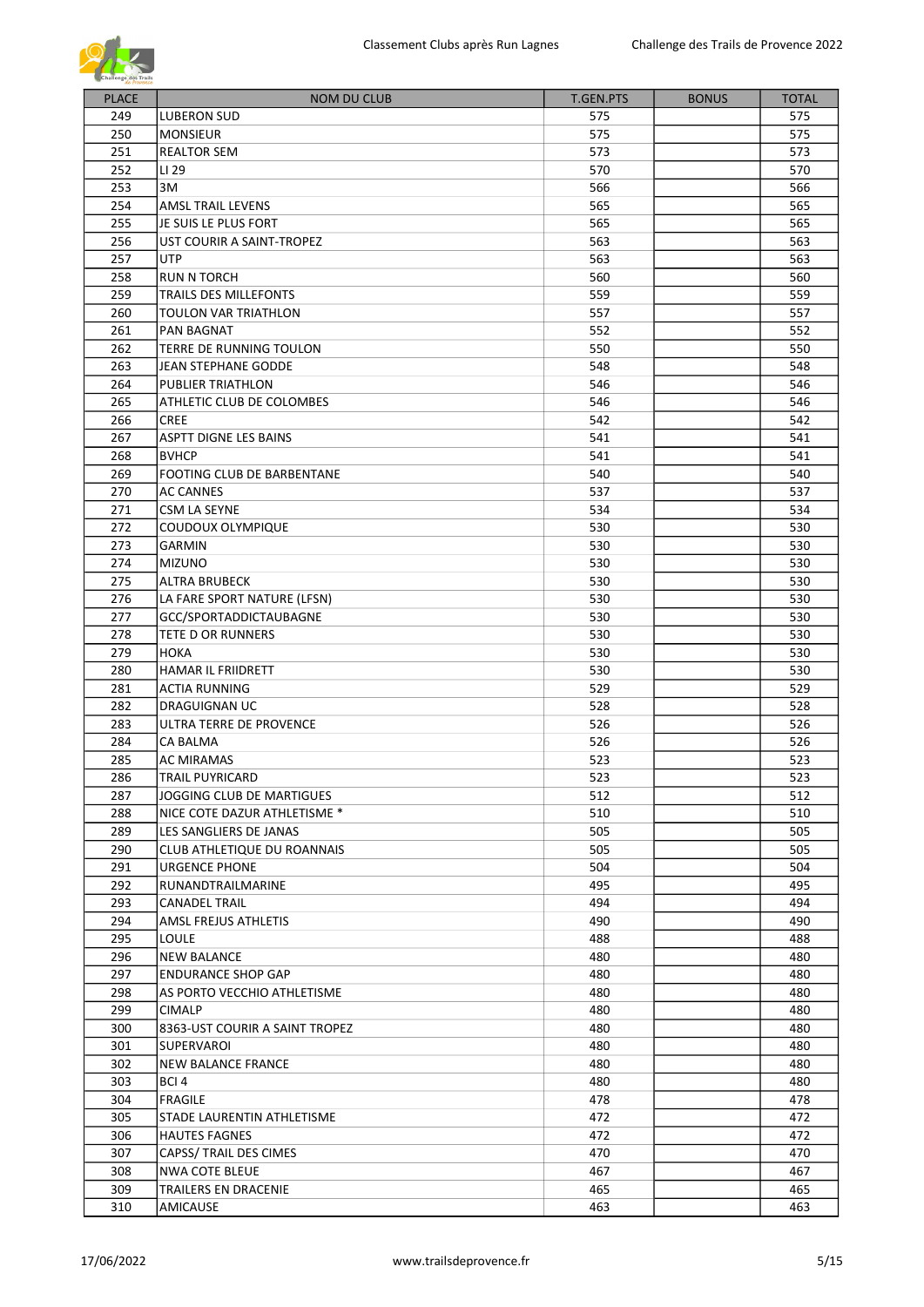

| <b>PLACE</b> | <b>NOM DU CLUB</b>                                          | <b>T.GEN.PTS</b> | <b>BONUS</b> | <b>TOTAL</b> |
|--------------|-------------------------------------------------------------|------------------|--------------|--------------|
| 311          | <b>ASPTT DIGNE</b>                                          | 462              |              | 462          |
| 312          | RUNANDTRAIL MARINE                                          | 460              |              | 460          |
|              |                                                             |                  |              |              |
| 313          | <b>ACSGS</b>                                                | 450              |              | 450          |
| 314          | ALTRA- CRAZY IDEA                                           | 450              |              | 450          |
| 315          | <b>GRAND RAID GUILLESTROIS QUEYRAS</b>                      | 450              |              | 450          |
| 316          | DECINES MEYZIEU ATHLETISME MIZUNO                           | 450              |              | 450          |
| 317          | LES CHASKIS / SEA SHEPHERD                                  | 450              |              | 450          |
| 318          | <b>MAGALY BORNAREL</b>                                      | 450              |              | 450          |
| 319          | <b>FAURE--GIOVAGNOLI PIERRE</b>                             | 450              |              | 450          |
| 320          | JOLOKIA                                                     | 449              |              | 449          |
| 321          | <b>ASM ST-ETIENNE</b>                                       | 448              |              | 448          |
| 322          | AC <sub>2</sub> A                                           | 440              |              | 440          |
| 323          | LES OUINS-OUINS                                             | 436              |              | 436          |
| 324          | <b>ISSY RUNNING</b>                                         | 435              |              | 435          |
| 325          | <b>CLUB RANDO AVENTURE</b>                                  | 434              |              | 434          |
| 326          | <b>ESPN MARSEILLE</b>                                       | 433              |              | 433          |
| 327          | <b>FOULEE DE VARCES VIF</b>                                 | 423              |              | 423          |
| 328          | <b>BROMANCE ATHELTIC CLUB</b>                               | 420              |              | 420          |
| 329          | CYCLISME OUEST VAR (COV)                                    | 420              |              | 420          |
| 330          | <b>SCBA</b>                                                 | 420              |              | 420          |
| 331          | INOV 8/ AC2A                                                | 420              |              | 420          |
| 332          | D FOULÃFAFÃ, AFÃFA, Ã, AFÃFAFÃ, A, ÃFA, Ã, A©ES CROISIENNES | 420              |              | 420          |
| 333          | <b>MAXI</b>                                                 | 420              |              | 420          |
| 334          | <b>BROOKS TRAIL RUNNERS</b>                                 | 410              |              | 410          |
| 335          | <b>COURIR A BEAUCAIRE</b>                                   | 410              |              | 410          |
| 336          | <b>SCAP MONTELIMAR</b>                                      | 407              |              | 407          |
| 337          |                                                             | 406              |              | 406          |
|              | AC ST REMY DE PROVENCE                                      |                  |              |              |
| 338          | ELAN LAMBESCAIN                                             | 400              |              | 400          |
| 339          | SANG POUR SANG SPORT                                        | 400              |              | 400          |
| 340          | ROMAIN ROUX                                                 | 400              |              | 400          |
| 341          | <b>LES COUSINS</b>                                          | 395              |              | 395          |
| 342          | <b>GUIL TRAIL CLUB</b>                                      | 394              |              | 394          |
| 343          | <b>CNIM</b>                                                 | 394              |              | 394          |
| 344          | <b>FOULEES DU LORIOT</b>                                    | 394              |              | 394          |
| 345          | <b>CENTAURES DE PERTUIS</b>                                 | 394              |              | 394          |
| 346          | <b>COURIR AU ROVE</b>                                       | 390              |              | 390          |
| 347          | CHULLANKA                                                   | 388              |              | 388          |
| 348          | <b>ASB YVELINES</b>                                         | 388              |              | 388          |
| 349          | ALTRA                                                       | 388              |              | 388          |
| 350          | <b>ASSP VERGEZE</b>                                         | 388              |              | 388          |
| 351          | MISTRAL ADVENTURA                                           | 388              |              | 388          |
| 352          | <b>MANDUEL METROPOLE MARATHON</b>                           | 388              |              | 388          |
| 353          | USAM TOULON                                                 | 384              |              | 384          |
| 354          | MISTRAL TRIATHLON ORANGE                                    | 384              |              | 384          |
| 355          | RAJASPORT                                                   | 382              |              | 382          |
| 356          | CIELA VILLAGE                                               | 380              |              | 380          |
| 357          | EPF ATHLETISME                                              | 378              |              | 378          |
| 358          | COURIR TOUT SIMPLEMENT SAINT THONAN                         | 378              |              | 378          |
| 359          | BRUBECK-ALTRA                                               | 378              |              | 378          |
| 360          | <b>COURIR AU FEMININ</b>                                    | 378              |              | 378          |
| 361          | TERRE DE RUNNING BOURGOIN                                   | 378              |              | 378          |
| 362          |                                                             |                  |              |              |
|              | PARIS UNIVERISTE CLUB                                       | 378              |              | 378          |
| 363          | AUTO ECOLE ARAUCARIA                                        | 378              |              | 378          |
| 364          | AMADEUS TRAIL AAA                                           | 378              |              | 378          |
| 365          | SALEVE TRAIL                                                | 376              |              | 376          |
| 366          | PEROLS FOOTING - FDI GROUPE                                 | 376              |              | 376          |
| 367          | <b>FOOTING RAMBERTOIS</b>                                   | 376              |              | 376          |
| 368          | TMB                                                         | 374              |              | 374          |
| 369          | COURBEVOIE ATHLA‰TISME CLUB ET LOISIR                       | 374              |              | 374          |
| 370          | <b>CLUB ALPIN FRANCAIS EMBRUN</b>                           | 372              |              | 372          |
| 371          | AIRBUS HELICOPTERE                                          | 372              |              | 372          |
| 372          | NIMES MARATHON                                              | 370              |              | 370          |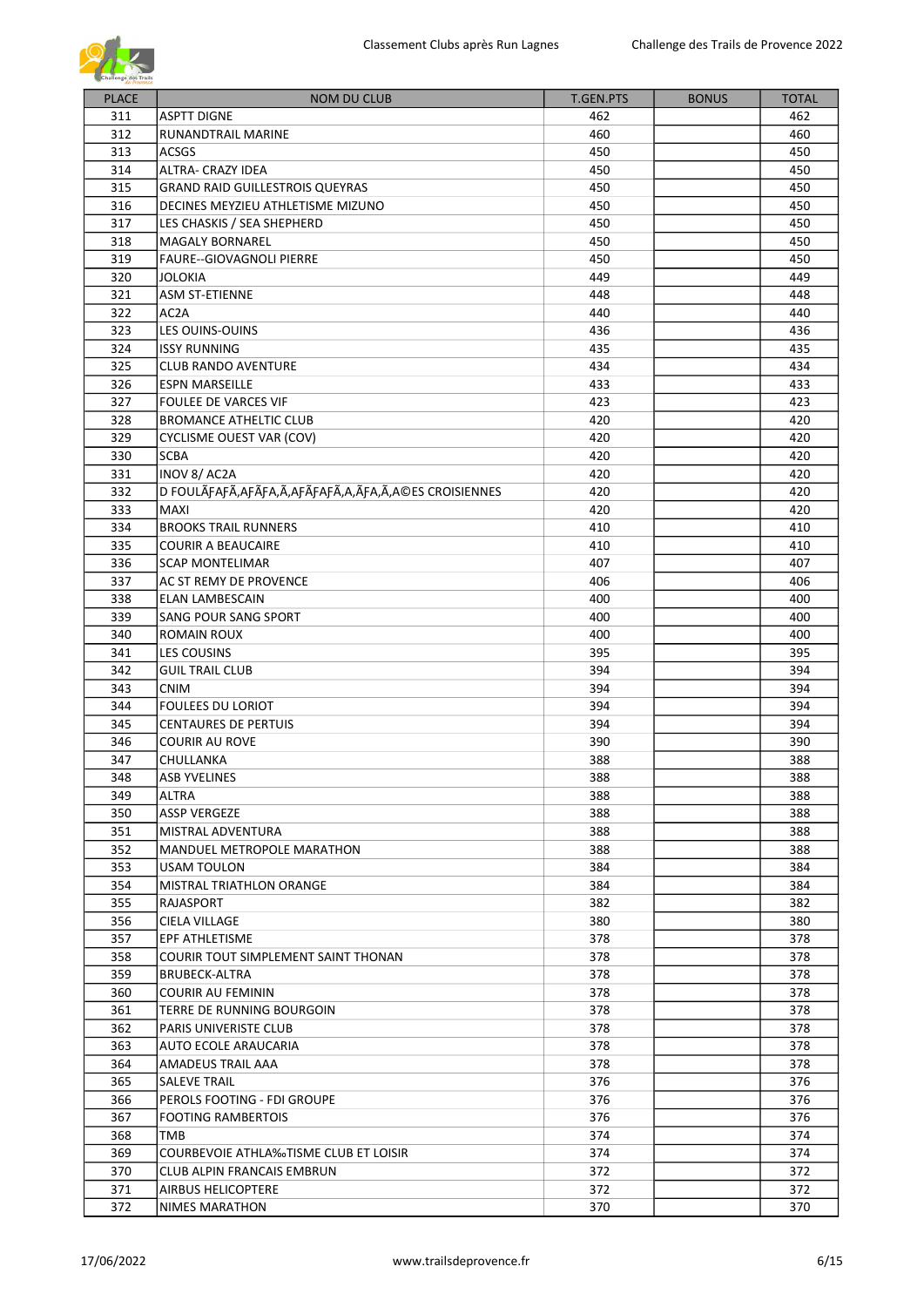

| <b>PLACE</b> | <b>NOM DU CLUB</b>                            | T.GEN.PTS  | <b>BONUS</b> | <b>TOTAL</b> |
|--------------|-----------------------------------------------|------------|--------------|--------------|
| 373          | HUNTER / SPORT2                               | 370        |              | 370          |
| 374          | LES GRIZZLY TRAIL                             | 370        |              | 370          |
| 375          | SEBASTIEN LALLIER CO                          | 370        |              | 370          |
| 376          | <b>BORIFOREVER</b>                            | 370        |              | 370          |
| 377          | VAUREAL ATHLETISME                            | 370        |              | 370          |
| 378          | ALE ECHIROLLES                                | 368        |              | 368          |
| 379          | TERRE DE RUNNING LUBERON                      | 368        |              | 368          |
| 380          | <b>RCV</b>                                    | 368        |              | 368          |
| 381          | <b>CAHM</b>                                   | 368        |              | 368          |
| 382          | TRISTAN HAMON                                 | 368        |              | 368          |
| 383          | AVENTURE ET SPORT EN PAYS DE LERINS           | 368        |              | 368          |
| 384          | <b>CHONCHONS</b>                              | 366        |              | 366          |
| 385          | ALPIN TRAIL CLUB ALPIN MARSEILLE              | 366        |              | 366          |
| 386          | ATHLE PEZENAS 34                              | 366        |              | 366          |
| 387          | <b>CEVENNES TRAIL CLUB</b>                    | 366        |              | 366          |
| 388          | ESF PEISEY-VALLANDRY                          | 366        |              | 366          |
| 389          | TRAIL & BEER                                  | 366        |              | 366          |
| 390          | <b>AIXATHE</b>                                | 366        |              | 366          |
| 391          | CORENTIN GOUT                                 | 366        |              | 366          |
| 392          | CN2-ASD ATLETICA ROATA CHIUSANI               | 364        |              | 364          |
| 393          | <b>BONNERY/FOULEES PAMIERS</b>                | 364        |              | 364          |
| 394          | PENITENTS ENDURANCE                           | 364        |              | 364          |
| 395          | <b>BORDEAUX ATHLE</b>                         | 362        |              | 362          |
| 396          | MAGUELONE JOGGING                             | 362        |              | 362          |
| 397          | <b>BUFFALOS</b>                               | 362        |              | 362          |
| 398          | <b>EPPG</b>                                   | 362        |              |              |
| 399          | <b>ACO TRIATHLON</b>                          | 362        |              | 362<br>362   |
| 400          | <b>CLUB SPORTIF IBM MARSEILLE</b>             | 361        |              | 361          |
| 401          |                                               |            |              |              |
|              | <b>DIJON SINGLETRACK</b>                      | 360        |              | 360          |
| 402          | PHARMACIE DU PARC                             | 360        |              | 360          |
| 403          | <b>EMBRUN AC</b>                              | 360        |              | 360          |
| 404<br>405   | VIVOUL ATHLETIC CLUB                          | 360        |              | 360          |
|              | MOUNTAIN SPORT LAB / CYCLES963                | 360        |              | 360          |
| 406<br>407   | <b>VILLENEUVE OF COURSE</b>                   | 358        |              | 358          |
| 408          | <b>MULHOUSE GRAND FOND</b><br>ALEXANDRE MEYER | 358        |              | 358          |
| 409          |                                               | 358<br>358 |              | 358<br>358   |
| 410          | <b>ARRATS TRAIL</b><br><b>PRO SPORT</b>       | 358        |              | 358          |
| 411          |                                               |            |              | 356          |
| 412          | LES CENTAURES DE PERTUIS                      | 356<br>356 |              |              |
|              | <b>GUERIDUNCANCER</b>                         |            |              | 356          |
| 413<br>414   | FOX TRAIL MOULINET                            | 356        |              | 356          |
|              | ADIDAS RUNNERS PARIS                          | 354        |              | 354          |
| 415          | FOULEE DE GREASQUE - SPORT ADD                | 354        |              | 354          |
| 416          | CAP SICIE SESSION                             | 354        |              | 354          |
| 417          | <b>RAMS</b>                                   | 354        |              | 354          |
| 418          | 1 OUTDOOR                                     | 354        |              | 354          |
| 419          | SUD RUNNING, MARSEILLE TRAIL CLUB             | 352        |              | 352          |
| 420          | <b>JULIA BOUCHAIB</b>                         | 352        |              | 352          |
| 421          | TRAIL COTE BLEUE                              | 351        |              | 351          |
| 422          | TRAIL2VIE                                     | 350        |              | 350          |
| 423          | USM MALAKOFF                                  | 350        |              | 350          |
| 424          | URBAN RUNNERS MARSEILLE                       | 350        |              | 350          |
| 425          | BARKI                                         | 350        |              | 350          |
| 426          | TRAIL DARE2B                                  | 350        |              | 350          |
| 427          | STADE LAVALOIS ATHLE                          | 350        |              | 350          |
| 428          | OMJS                                          | 348        |              | 348          |
| 429          | USSE                                          | 348        |              | 348          |
| 430          | FAC                                           | 348        |              | 348          |
| 431          | MAGUELONNE JOGING                             | 348        |              | 348          |
| 432          | SAPEUR POMPIER NICE TRAIL                     | 348        |              | 348          |
| 433          | VTT RUNNING ST JEAN/MAYENNE                   | 348        |              | 348          |
| 434          | PTR PAPA                                      | 348        |              | 348          |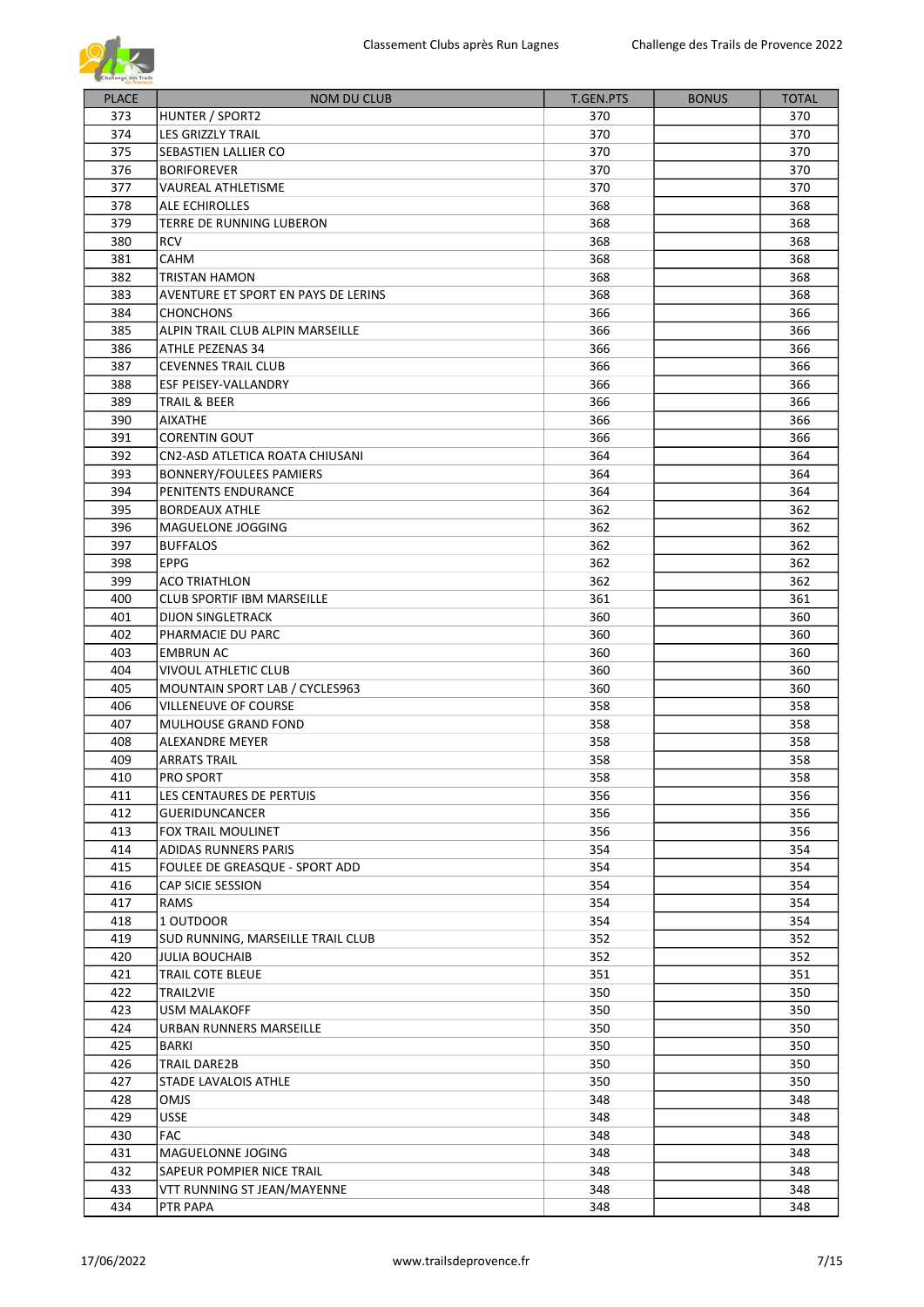

| <b>PLACE</b> | <b>NOM DU CLUB</b>             | <b>T.GEN.PTS</b> | <b>BONUS</b> | <b>TOTAL</b> |
|--------------|--------------------------------|------------------|--------------|--------------|
| 435          | VTT DU GARLABAN                | 346              |              | 346          |
| 436          |                                | 346              |              | 346          |
|              | COMBOVIN LAND                  |                  |              |              |
| 437          | <b>HAHMN</b>                   | 346              |              | 346          |
| 438          | <b>CANICROSS 83</b>            | 346              |              | 346          |
| 439          | <b>ENAC</b>                    | 346              |              | 346          |
| 440          | <b>SPORT ZEN</b>               | 344              |              | 344          |
| 441          | ARVID                          | 344              |              | 344          |
| 442          | DABA GORI ORI                  | 344              |              | 344          |
| 443          | <b>JULES HOFFGEN</b>           | 344              |              | 344          |
| 444          | LAURENCE BLAIN                 | 344              |              | 344          |
| 445          | <b>ASPTT ANNECY</b>            | 342              |              | 342          |
| 446          | MJC                            | 342              |              | 342          |
| 447          | <b>TAUREAUX AILES</b>          | 342              |              | 342          |
| 448          | <b>CSIB MARSEILLE</b>          | 342              |              | 342          |
| 449          | CAP AVENTURE MANDELIEU         | 342              |              | 342          |
| 450          | <b>ECOS EGUILLES</b>           | 341              |              | 341          |
| 451          | <b>BEL DONNE RUNNING</b>       | 340              |              | 340          |
| 452          | <b>FRERO POWER</b>             | 340              |              | 340          |
| 453          | <b>LAURE GAILLARD</b>          | 340              |              | 340          |
| 454          | SAM PARIS 12                   | 338              |              | 338          |
| 455          | <b>ATSCAF</b>                  | 338              |              | 338          |
| 456          |                                |                  |              |              |
|              | REFUGE DE LA CROIX DU BONHOMME | 338              |              | 338          |
| 457          | HQ4EVER                        | 338              |              | 338          |
| 458          | BEAUMONT ATHLETIQUE CLUB       | 338              |              | 338          |
| 459          | MICKAEL BARADEL                | 338              |              | 338          |
| 460          | AAA TRAIL                      | 338              |              | 338          |
| 461          | <b>ENDURANCE PASSION 13</b>    | 337              |              | 337          |
| 462          | TAUREAUX AILES DE CHARLEVAL    | 336              |              | 336          |
| 463          | LEMON GRASS TRIATHLON          | 336              |              | 336          |
| 464          | RUNNING CLUB BOURGOIN-JALLIEU  | 336              |              | 336          |
| 465          | <b>BUIS J'AIME J'Y COURT</b>   | 336              |              | 336          |
| 466          | <b>ANTIBES TRIATHLON</b>       | 336              |              | 336          |
| 467          | CAP RUNNING IGNY               | 334              |              | 334          |
| 468          | TRI PULLY                      | 334              |              | 334          |
| 469          | <b>THP</b>                     | 334              |              | 334          |
| 470          | <b>FOULEES BESANCON</b>        | 334              |              | 334          |
| 471          | <b>PAUL-ERIC FACHE</b>         | 334              |              | 334          |
| 472          | ROAD TRIP EQUIPO               | 333              |              | 333          |
| 473          | ATHLE VALLEE DU GAPEAU         | 332              |              | 332          |
| 474          | <b>BETS DE TRAIL</b>           | 330              |              | 330          |
| 475          | ASPN                           | 330              |              | 330          |
| 476          | <b>AVIRON SEYNOIS</b>          | 328              |              | 328          |
| 477          |                                | 328              |              |              |
|              | POULX TRAIL                    |                  |              | 328          |
| 478          | A TOUTE A LURE                 | 328              |              | 328          |
| 479          | HUFSERYPENE                    | 328              |              | 328          |
| 480          | <b>ESPRIT LACORDAIRE</b>       | 326              |              | 326          |
| 481          | <b>FOULEE ROMAINE</b>          | 326              |              | 326          |
| 482          | SA TOULOUSE UC                 | 326              |              | 326          |
| 483          | <b>EA CHAMBERY</b>             | 326              |              | 326          |
| 484          | LES COUREURS DU DIMANCHE       | 324              |              | 324          |
| 485          | AMP                            | 324              |              | 324          |
| 486          | PATRICK DENUIT                 | 324              |              | 324          |
| 487          | <b>FREE RUN BRIGNOLES</b>      | 322              |              | 322          |
| 488          | CA CARQUEIRANNE                | 322              |              | 322          |
| 489          | <b>CASTRIES RUNNING CLUB</b>   | 322              |              | 322          |
| 490          | <b>FALICOUN TRAIL</b>          | 320              |              | 320          |
| 491          | UFIT ATHLETIC CLUB             | 320              |              | 320          |
| 492          | <b>GARMIN AIX SOLAR</b>        | 320              |              | 320          |
| 493          | ECKBO                          | 320              |              | 320          |
| 494          | WINNER                         | 318              |              | 318          |
| 495          | SPIRIDON                       | 318              |              | 318          |
| 496          | <b>PUXA POR TI</b>             | 318              |              | 318          |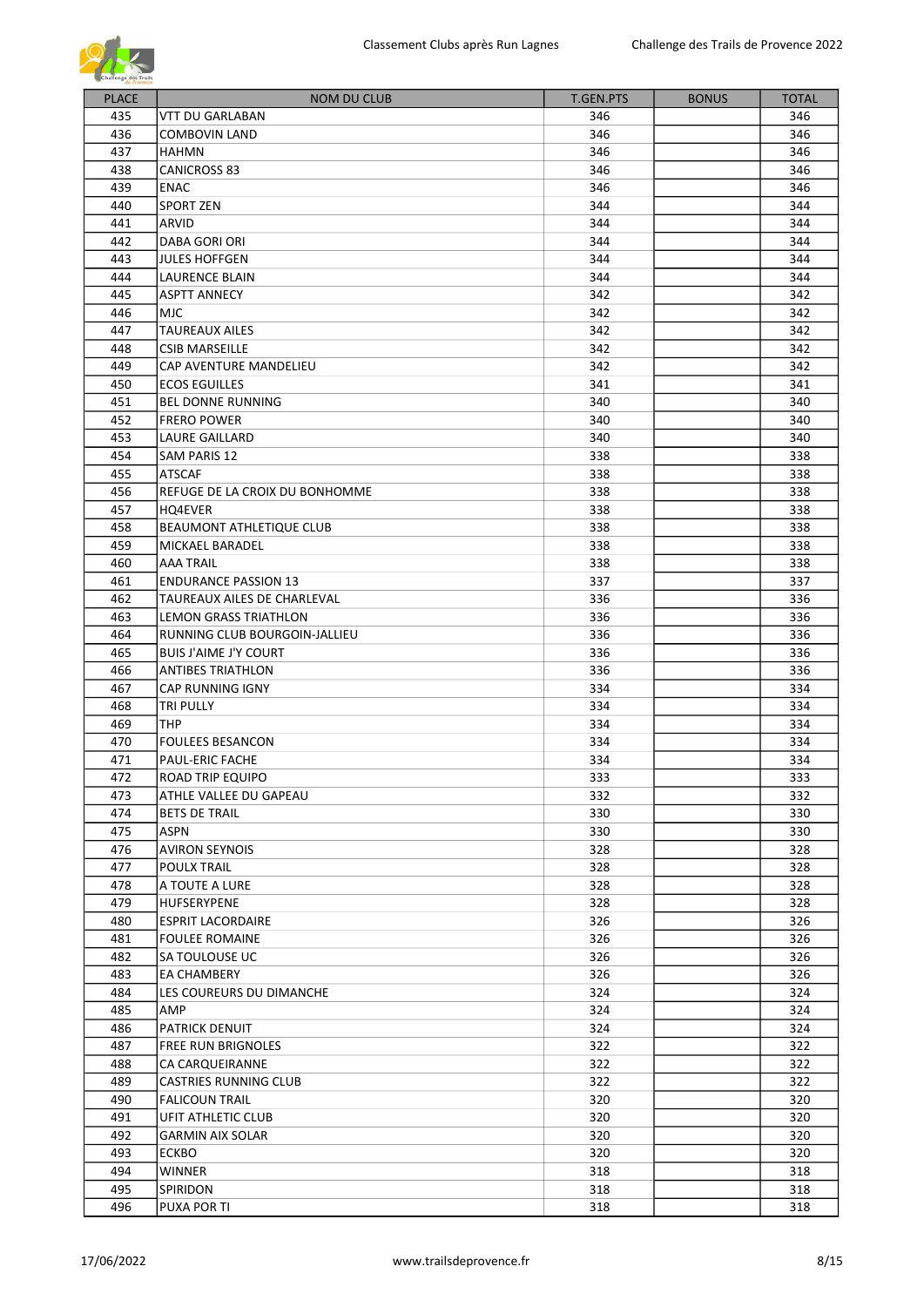

| <b>PLACE</b> | <b>NOM DU CLUB</b>                   | T.GEN.PTS | <b>BONUS</b> | <b>TOTAL</b> |
|--------------|--------------------------------------|-----------|--------------|--------------|
| 497          | <b>PEWEE</b>                         | 318       |              | 318          |
| 498          | RARAMURI                             | 318       |              | 318          |
| 499          | NITTEDAL BANQUET RACERS              | 318       |              | 318          |
| 500          | <b>AVOC</b>                          | 316       |              | 316          |
| 501          | <b>CLANS VTT</b>                     | 316       |              | 316          |
| 502          | <b>MOLLETS DOR</b>                   | 316       |              | 316          |
| 503          | VENTOUX TRIATHLON CLUB DE CARPENTRAS | 314       |              | 314          |
| 504          | <b>BVHC PEYROLLAIS</b>               | 314       |              | 314          |
| 505          | <b>LIBRE</b>                         | 312       |              | 312          |
| 506          | LES BIPEDES DE LA VAUNAGE            | 312       |              | 312          |
| 507          | CAPOUPACAP                           | 312       |              | 312          |
| 508          | LES TRITONS MELDOIS                  | 312       |              | 312          |
| 509          | ECOLE DE TRAIL ANTIBES               | 312       |              | 312          |
| 510          | <b>TANGUY LEGAY</b>                  | 310       |              | 310          |
| 511          | LE MANS A 72                         | 310       |              | 310          |
| 512          | THALES SECTION COURS                 | 310       |              | 310          |
| 513          | <b>MAXIME GHEYSEN</b>                | 310       |              | 310          |
| 514          | <b>ASSPT</b>                         | 308       |              | 308          |
| 515          | <b>FANNY MESSIANT</b>                | 308       |              | 308          |
| 516          | <b>ALPT AVIGNON</b>                  | 306       |              | 306          |
| 517          | <b>ALAIN BLANC</b>                   | 306       |              | 306          |
| 518          | <b>TRAILEUR DES BATIGNOLLES</b>      | 304       |              | 304          |
| 519          | <b>IRONRACE</b>                      | 304       |              | 304          |
| 520          | <b>STEPHANE SAUTET</b>               | 304       |              | 304          |
| 521          | LAURENCE KUKLEWICZ                   | 304       |              | 304          |
| 522          | <b>ACEP VALREAS</b>                  | 302       |              | 302          |
| 523          | CLUB OMNISPORT DE PORTICCIO          | 302       |              | 302          |
| 524          |                                      |           |              |              |
|              | OFF TRAIL 6                          | 302       |              | 302          |
| 525          | SHERPA JDL                           | 301       |              | 301          |
| 526          | A/C VALBONNE                         | 301       |              | 301          |
| 527          | <b>ASPTT BELFORT TRAIL</b>           | 301       |              | 301          |
| 528          | ASCO                                 | 301       |              | 301          |
| 529          | 2EP                                  | 300       |              | 300          |
| 530          | <b>RCC</b>                           | 300       |              | 300          |
| 531          | MANDELIEU LA NAPOULE AC              | 300       |              | 300          |
| 532          | TEYRAN BIKE                          | 299       |              | 299          |
| 533          | <b>TACOS CREW</b>                    | 299       |              | 299          |
| 534          | 1 PULSION PONT DE VAUX               | 299       |              | 299          |
| 535          | RUNNING TRAIL TERVILLOIS             | 298       |              | 298          |
| 536          | NICOLAS PEDRETTI                     | 298       |              | 298          |
| 537          | CHALLENGE L AVENIR                   | 298       |              | 298          |
| 538          | ASD MARGUAREIS                       | 297       |              | 297          |
| 539          | DECINES MEYZIEU ATHLETISME*          | 297       |              | 297          |
| 540          | ROSETA HEINRICH SSEBBOWA             | 297       |              | 297          |
| 541          | ETOILE PUJOLS OLYMPIQUE              | 296       |              | 296          |
| 542          | ACA AIX                              | 296       |              | 296          |
| 543          | AC PARIS JOINVILLE                   | 296       |              | 296          |
| 544          | PLM CONFLANS                         | 295       |              | 295          |
| 545          | <b>GLI ORCHI TRAILERS</b>            | 295       |              | 295          |
| 546          | MAXOU                                | 295       |              | 295          |
| 547          | <b>UAC CARPENTRAS</b>                | 295       |              | 295          |
| 548          | <b>CLUB DEFENSE BALARD ARCUEIL</b>   | 294       |              | 294          |
| 549          | <b>ZOOT</b>                          | 294       |              | 294          |
| 550          | AC VIDAUBAN                          | 292       |              | 292          |
| 551          |                                      |           |              |              |
|              | CHANTILLY ATHLETISME                 | 292       |              | 292          |
| 552          | DECATHLON AVIGNON SUD                | 292       |              | 292          |
| 553          | <b>BERTHIES SPORT</b>                | 291       |              | 291          |
| 554          | NICOLAS DEPOUSIER                    | 291       |              | 291          |
| 555          | LUSSO                                | 290       |              | 290          |
| 556          | DANIEL TONDU                         | 290       |              | 290          |
| 557          | VTT RANDO 4                          | 290       |              | 290          |
| 558          | <b>ENDURANCE 6</b>                   | 290       |              | 290          |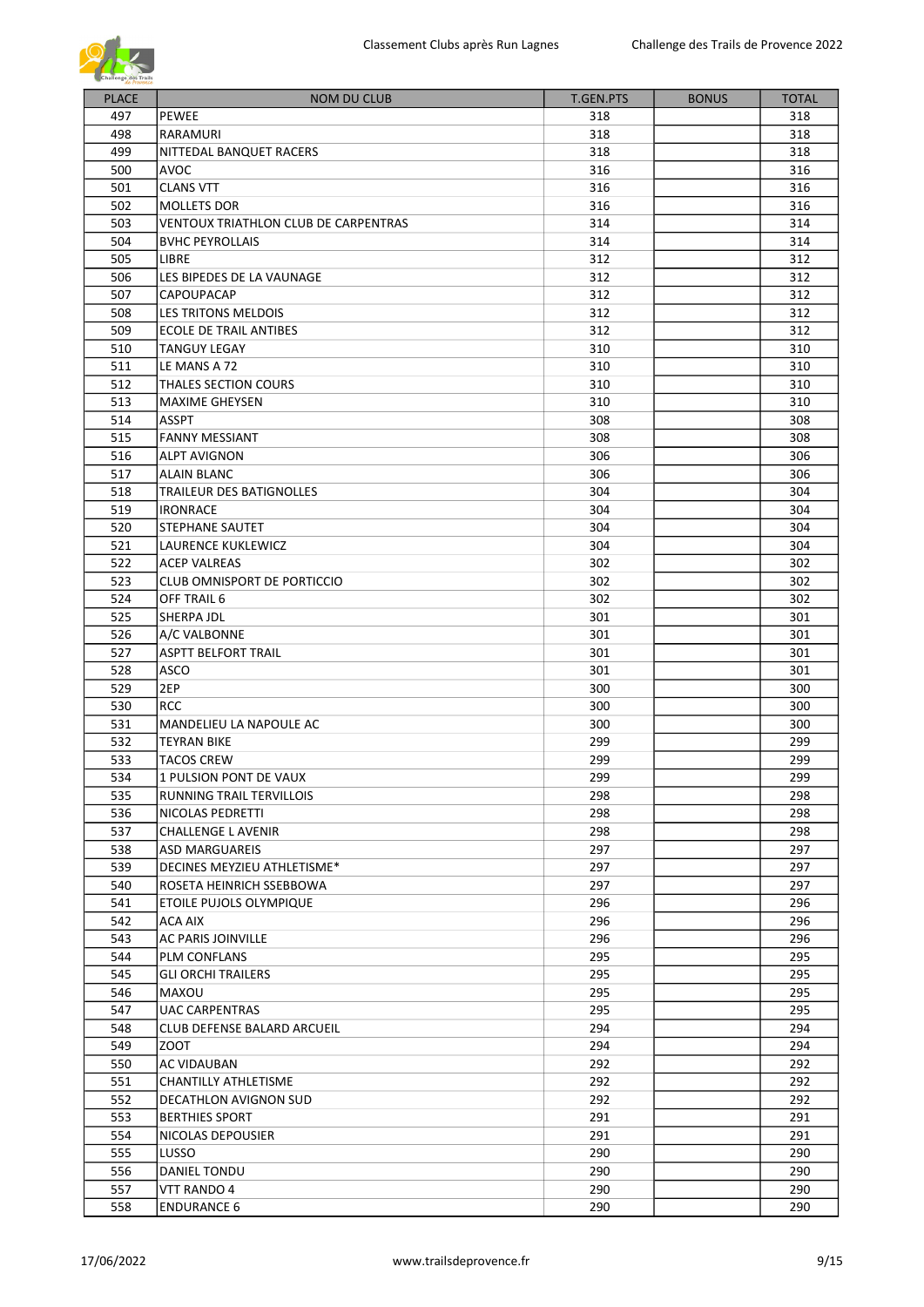

| <b>PLACE</b> | <b>NOM DU CLUB</b>                                   | <b>T.GEN.PTS</b> | <b>BONUS</b> | <b>TOTAL</b> |
|--------------|------------------------------------------------------|------------------|--------------|--------------|
| 559          | CAF LYON VILLEURBANNE                                | 289              |              | 289          |
| 560          | <b>BARRABILLIES</b>                                  | 289              |              | 289          |
| 561          | <b>COURIR A PEILLON</b>                              | 288              |              | 288          |
| 562          |                                                      |                  |              |              |
| 563          | <b>SCAC</b>                                          | 288              |              | 288          |
|              | AVENTURES SPORTIVES CARQUEIRANNAISES                 | 288              |              | 288          |
| 564          | <b>COURIR A HYERES</b>                               | 288              |              | 288          |
| 565          | THE C2G                                              | 288              |              | 288          |
| 566          | LES OULALA                                           | 288              |              | 288          |
| 567          | <b>MAURIENNE TRAIL</b>                               | 287              |              | 287          |
| 568          | <b>GISELE OZANNE RENOU</b>                           | 287              |              | 287          |
| 569          | <b>FOULEES CONTOISES</b>                             | 287              |              | 287          |
| 570          | LES PHACOCHERES                                      | 286              |              | 286          |
| 571          | 93°RAM                                               | 286              |              | 286          |
| 572          | GIRAUDEAUX                                           | 286              |              | 286          |
| 573          | <b>AMADEUS</b>                                       | 285              |              | 285          |
| 574          | ENFIN UN THIEBAUD QUI VA VITE                        | 284              |              | 284          |
| 575          | LELIEVREETLA TORTUE                                  | 284              |              | 284          |
| 576          | <b>CENTURY 21 FCALQUIER</b>                          | 284              |              | 284          |
| 577          | <b>CHLORO</b>                                        | 283              |              | 283          |
| 578          | ULTRA TRAIL SIGNARGUES                               | 283              |              | 283          |
| 579          | <b>PTNF</b>                                          | 283              |              | 283          |
| 580          | ASVA                                                 | 283              |              | 283          |
| 581          | <b>UFOLEP</b>                                        | 282              |              | 282          |
| 582          | MANOSQUE HANDBALL                                    | 282              |              | 282          |
| 583          | <b>KIKOUROU</b>                                      | 281              |              | 281          |
| 584          | MONTLUCON ATHLETISME                                 | 281              |              | 281          |
| 585          | TOMOBIKI HIGH SCHOOL                                 | 280              |              | 280          |
| 586          | TRAIL CHALONS EN CHAMPAGNE                           | 280              |              | 280          |
| 587          |                                                      | 280              |              | 280          |
|              | <b>CROSSFIT H3</b>                                   |                  |              |              |
| 588          | AS BEAUSSETANNE                                      | 279              |              | 279          |
| 589          | KM 42 195 MARSEILLE                                  | 279              |              | 279          |
| 590          | <b>USMT</b>                                          | 279              |              | 279          |
| 591          | <b>VESUBIE TRAIL CLUB 6</b>                          | 279              |              | 279          |
| 592          | <b>CAVIGAL NICE SPORTS</b>                           | 278              |              | 278          |
| 593          | PERCE ROCHE                                          | 278              |              | 278          |
| 594          | CA BAR/AUBE - BAYEL                                  | 278              |              | 278          |
| 595          | L'AMICAUSE                                           | 278              |              | 278          |
| 596          | CLUB MANIKOU ORGANISATIONES CARS PHILIBERT TRANSPORT | 277              |              | 277          |
| 597          | <b>RUNNING TPG</b>                                   | 277              |              | 277          |
| 598          | <b>BIERE LA SAUVAGE</b>                              | 277              |              | 277          |
| 599          | SAINT JEAN DE MONTS VENDEE TRIATHLON                 | 277              |              | 277          |
| 600          | PHILIPPE BAVEREY                                     | 276              |              | 276          |
| 601          | <b>EMILIE BERTHOUD</b>                               | 276              |              | 276          |
| 602          | THALES ALENIA SPACE RUNNER                           | 276              |              | 276          |
| 603          | AMSL FREJUS OXUBII                                   | 275              |              | 275          |
| 604          | ALPIN TRAIL CAF MARSEILLE                            | 275              |              | 275          |
| 605          | ATHLETISME BERRE CLUB                                | 275              |              | 275          |
| 606          | <b>DISCOVERUN</b>                                    | 275              |              | 275          |
| 607          | AM EXPERTISE CONSEIL AUDIT                           | 275              |              | 275          |
| 608          | CLUB DES CYCLOSPORTIFS ET RANDONNEURS GARDEENS       | 275              |              | 275          |
| 609          | ROUSSET TRIATHLON                                    | 274              |              | 274          |
| 610          | <b>MSA MARTIGUES</b>                                 | 274              |              | 274          |
| 611          | RUN AND TRAIL BAGNOLS AGGLO                          | 274              |              | 274          |
| 612          | TRAIL KOLOK S                                        | 274              |              | 274          |
| 613          | COURIR ENSEMBLE AU MUY                               | 273              |              | 273          |
| 614          |                                                      | 273              |              | 273          |
| 615          | LONGOTRAIL                                           | 273              |              | 273          |
| 616          | ASL ST PRIEST                                        |                  |              |              |
|              | <b>ORSAY TRIATHLON</b>                               | 273              |              | 273          |
| 617          | <b>AURELIEN</b>                                      | 272              |              | 272          |
| 618          | CSA BA116                                            | 271              |              | 271          |
| 619          | KOTARO YOMNISPORT HYEROISIDA                         | 271              |              | 271          |
| 620          | MARNE ET GONDOIRE ATHLETISME                         | 269              |              | 269          |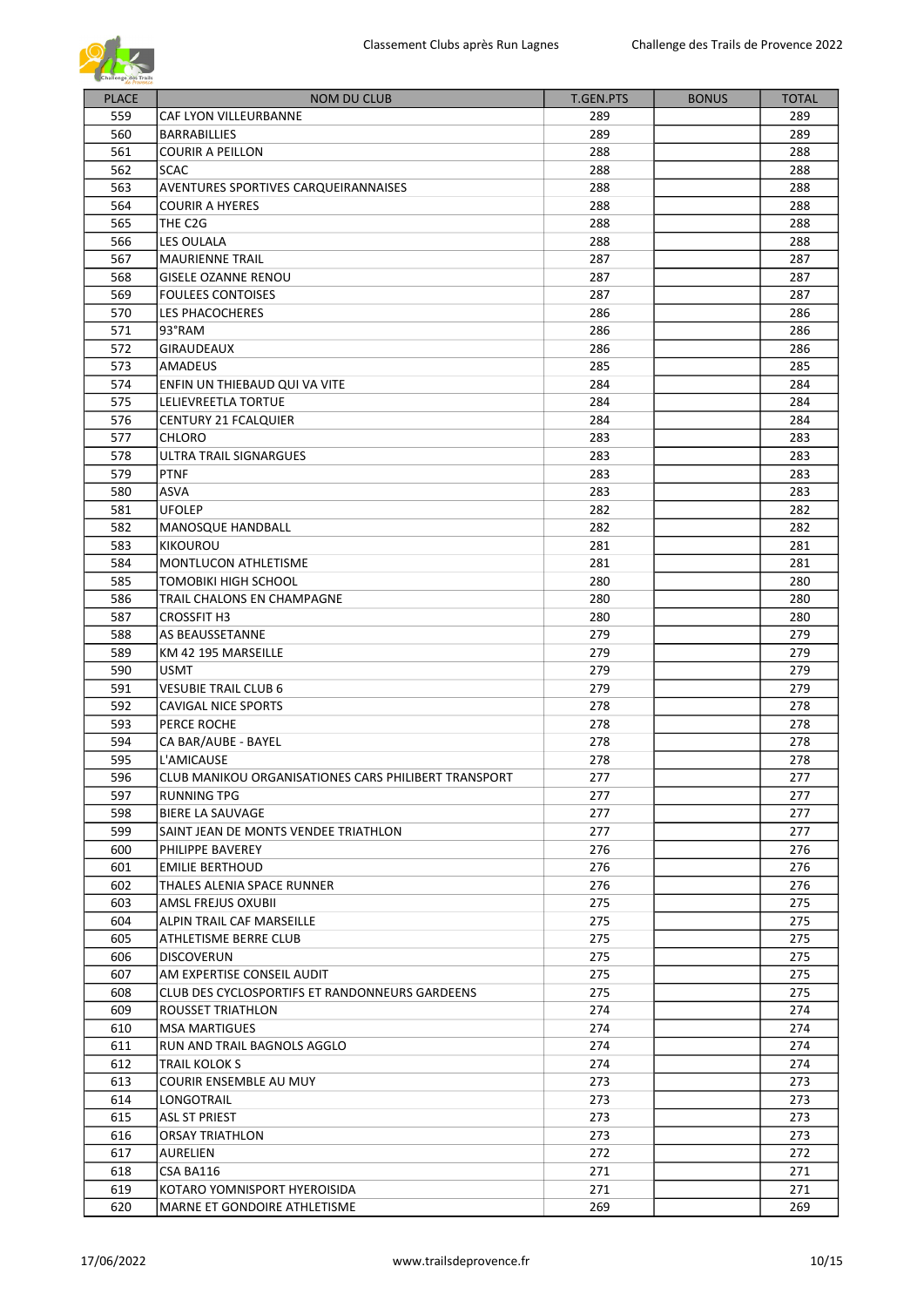

| <b>PLACE</b> | <b>NOM DU CLUB</b>                       | T.GEN.PTS | <b>BONUS</b> | <b>TOTAL</b> |
|--------------|------------------------------------------|-----------|--------------|--------------|
|              |                                          |           |              |              |
| 621          | ATHLETISME ET COURSE NATURE ANDUZE       | 269       |              | 269          |
| 622          | <b>ALTITUDE</b>                          | 269       |              | 269          |
| 623          | RACLETTE                                 | 269       |              | 269          |
| 624          | 832-AC VIDAUBAN                          | 269       |              | 269          |
| 625          | MICHEL GOUX                              | 268       |              | 268          |
| 626          | ATSCAF ST VICTORET                       | 267       |              | 267          |
| 627          | TRAILERS DU PIC SAINT LOUP               | 267       |              | 267          |
| 628          | TR ECO RAID FCALQUIER                    | 267       |              | 267          |
| 629          | NICE TRIATHLON CLUB                      | 267       |              | 267          |
| 630          | <b>VINCENT SIMON</b>                     | 266       |              | 266          |
| 631          | <b>RITW</b>                              | 265       |              | 265          |
| 632          | <b>DENIV</b>                             | 265       |              | 265          |
| 633          | <b>BARRY SWEENEY</b>                     | 264       |              | 264          |
| 634          | FEDERATION FRANCAISE TRIATHLON ST TROPEZ | 263       |              | 263          |
| 635          | <b>SEBASTIEN COCHARD</b>                 | 263       |              | 263          |
| 636          | <b>BASE AERIENNE SALON PCE</b>           | 262       |              | 262          |
| 637          | LA BELLE ET LA BETE                      | 261       |              | 261          |
| 638          | PHILIPPE LEROY                           | 261       |              | 261          |
| 639          | ASF-USON                                 | 260       |              | 260          |
| 640          | LES FOULLEE PELISSANNAISES               | 259       |              | 259          |
| 641          | <b>MATHIEU COURANT</b>                   | 259       |              | 259          |
| 642          |                                          |           |              |              |
|              | LI29                                     | 259       |              | 259          |
| 643          | <b>USSA</b>                              | 258       |              | 258          |
| 644          | PHILIPPE MAUPAS                          | 258       |              | 258          |
| 645          | ABC                                      | 257       |              | 257          |
| 646          | US METRO TRANSPORT                       | 257       |              | 257          |
| 647          | REYNAUD                                  | 257       |              | 257          |
| 648          | <b>US CAGNES</b>                         | 254       |              | 254          |
| 649          | <b>ACT ST REMY</b>                       | 254       |              | 254          |
| 650          | <b>NWA RUN ENSUES</b>                    | 254       |              | 254          |
| 651          | SAINT-MATHIEU ATHLETIC                   | 253       |              | 253          |
| 652          | TRIATHLONMANIA                           | 253       |              | 253          |
| 653          | <b>TRIATHLON MANIA</b>                   | 252       |              | 252          |
| 654          | LAURENT BELLENCONTRE                     | 252       |              | 252          |
| 655          | <b>TOM</b>                               | 251       |              | 251          |
| 656          | ATHLE NORDIK TRAIL EN PROVINOIS          | 251       |              | 251          |
| 657          | SALTA BARTAS LOZERE TRAIL                | 251       |              | 251          |
| 658          | <b>BFCU UBAYE VALLEE</b>                 | 251       |              | 251          |
| 659          | DYNAMIC TRAIL                            | 250       |              | 250          |
| 660          | ANDURANCE ATTITUDE                       | 250       |              | 250          |
| 661          | LE CLUB TRAIL REILLANNE                  | 249       |              | 249          |
| 662          | <b>CAP PUGET</b>                         | 249       |              | 249          |
| 663          | CONNECTING CYCLO CLUB                    | 249       |              | 249          |
| 664          | <b>ESPRIT RUNNING VILLELAURE</b>         | 249       |              | 249          |
| 665          | AS VILLENEUVE TRIATHLON                  | 248       |              | 248          |
| 666          | <b>COURIR EN GARRIGUES</b>               | 248       |              | 248          |
| 667          | <b>BACHELAS</b>                          | 248       |              | 248          |
| 668          | <b>SIROT BENJAMIN</b>                    | 248       |              | 248          |
| 669          | <b>FONDATION MALADIES RARES</b>          | 248       |              | 248          |
| 670          | <b>CLUB MANIKOU ORGANISATIONS</b>        | 247       |              | 247          |
| 671          | THIERRY DEPLANO                          | 247       |              | 247          |
| 672          | RIP26                                    | 247       |              | 247          |
| 673          | <b>NWA ENSUES</b>                        | 246       |              | 246          |
| 674          | <b>CE CPAC</b>                           | 245       |              | 245          |
|              |                                          |           |              |              |
| 675          | <b>ROUSSET TRIATLHON</b>                 | 245       |              | 245          |
| 676          | <b>COUREURS D EXTREME</b>                | 245       |              | 245          |
| 677          | LA FAMILIA                               | 244       |              | 244          |
| 678          | TRIATH`CLUB D`ANDRESY                    | 242       |              | 242          |
| 679          | <b>JASON ORTU</b>                        | 242       |              | 242          |
| 680          | <b>FABRICE FIGARELLA</b>                 | 241       |              | 241          |
| 681          | AU COEUR DU MDS                          | 241       |              | 241          |
| 682          | <b>KEVIN WILCZYNSKI</b>                  | 240       |              | 240          |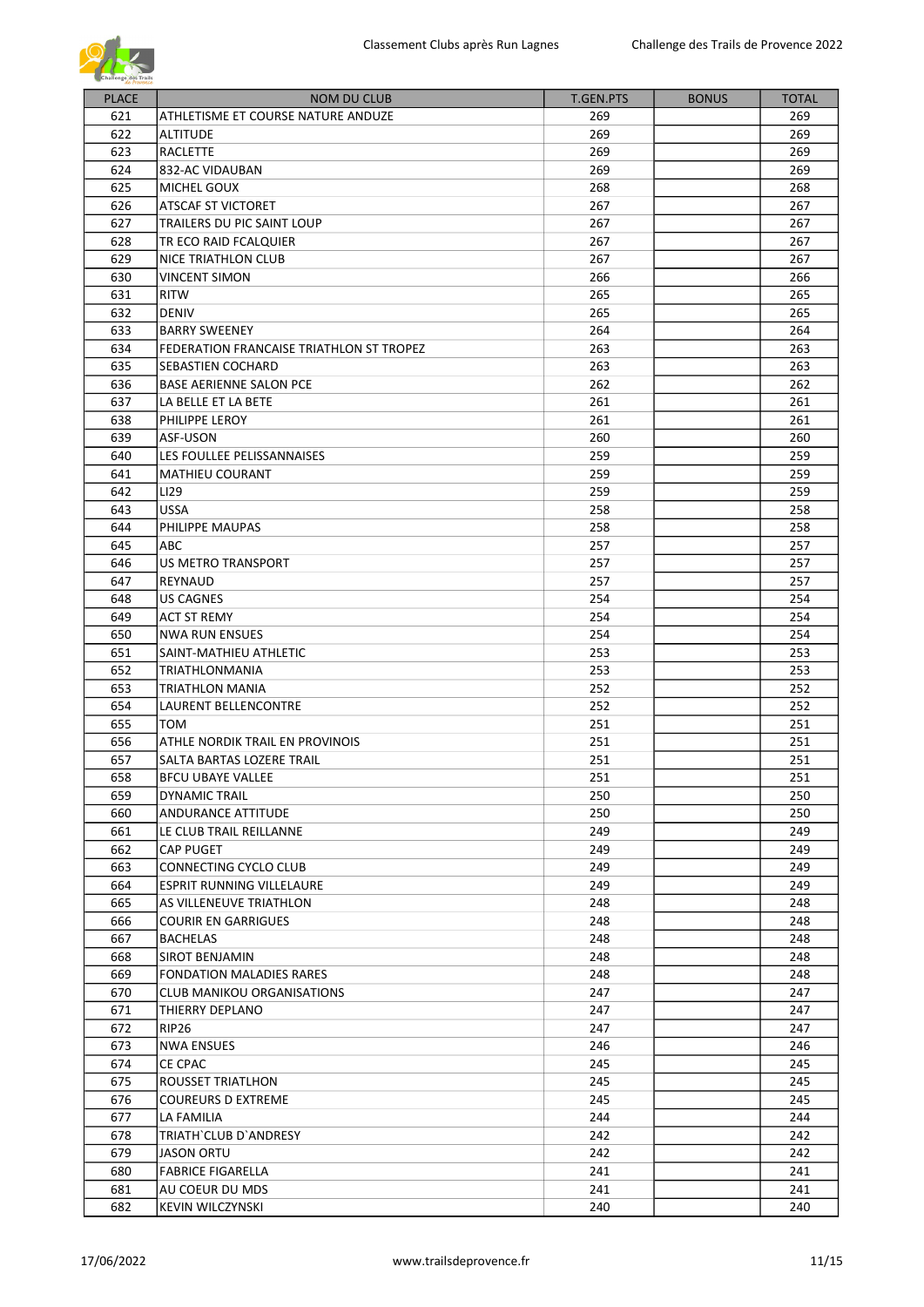

| <b>PLACE</b> | <b>NOM DU CLUB</b>                       | <b>T.GEN.PTS</b> | <b>BONUS</b> | <b>TOTAL</b> |
|--------------|------------------------------------------|------------------|--------------|--------------|
| 683          | <b>BRILLARD</b>                          | 239              |              | 239          |
| 684          | <b>GANG DES 3V</b>                       | 238              |              | 238          |
| 685          | <b>GRASSE A NY</b>                       | 238              |              | 238          |
| 686          | ASMANTAISE                               | 237              |              | 237          |
| 687          | <b>BLAUSASC TRAIL</b>                    | 237              |              | 237          |
| 688          | ANGOULEME RAID AVENTURE                  | 236              |              | 236          |
| 689          | <b>OLLIVIER CREW</b>                     | 236              |              | 236          |
| 690          | I FILANCI                                | 235              |              | 235          |
| 691          | <b>STME</b>                              | 235              |              | 235          |
| 692          | #TACTICIEN                               | 235              |              | 235          |
| 693          | LEO LAGRANGE BERRE-L ETANG               | 235              |              | 235          |
| 694          | WESH                                     | 233              |              | 233          |
| 695          | <b>JOGGING CLUB VERANNE</b>              | 233              |              | 233          |
| 696          | <b>COURFOREST</b>                        | 233              |              | 233          |
| 697          | CAVIGAL                                  | 233              |              | 233          |
| 698          | <b>ALSACE RUNNER</b>                     | 232              |              | 232          |
| 699          | US IVRY                                  | 231              |              | 231          |
| 700          | <b>FFN</b>                               | 230              |              | 230          |
| 701          | <b>ESPRIT SPORTS</b>                     | 230              |              | 230          |
| 702          | AC LANCON                                | 229              |              | 229          |
| 703          | FREE RUNNERS LE CLUB                     | 228              |              | 228          |
| 704          | <b>RAS</b>                               | 228              |              | 228          |
| 705          | <b>EFS</b>                               | 228              |              | 228          |
| 706          | PATATRAIL                                | 228              |              | 228          |
| 707          | MIGLIORE JEAN-CHARLES                    | 228              |              | 228          |
| 708          | <b>GLOBETRAILERS</b>                     | 226              |              | 226          |
| 709          | <b>CAMPUS COACH</b>                      | 226              |              | 226          |
| 710          | <b>MP TRAIL 54</b>                       | 225              |              | 225          |
| 711          | LES VENTRONS                             | 225              |              | 225          |
| 712          | <b>SPIRIT SPORT</b>                      | 225              |              | 225          |
| 713          | <b>TRAIL KOLOC?S</b>                     | 224              |              | 224          |
| 714          | <b>FOOTING LANDERNEEN</b>                | 224              |              | 224          |
| 715          | US METRO TRANSPORT (PARIS)               | 223              |              | 223          |
| 716          | <b>CSE ADISSEO</b>                       | 222              |              | 222          |
| 717          | TGB                                      | 222              |              | 222          |
| 718          | <b>SPIRIDON CA</b>                       | 221              |              | 221          |
| 719          | <b>ISTRES JUDO</b>                       | 221              |              | 221          |
| 720          | <b>TRAIL SERRE-PONCON</b>                | 220              |              | 220          |
| 721          | <b>BABIZ</b>                             | 220              |              | 220          |
| 722          | <b>MEHDI OURTANE</b>                     | 220              |              | 220          |
| 723          | <b>AIRBUS HELICOPTERS</b>                | 219              |              | 219          |
| 724          | NATURE PASSION                           | 219              |              | 219          |
| 725          | TELETHON 222                             | 219              |              | 219          |
| 726          | RELAIS DE L ESPOIR                       | 219              |              | 219          |
| 727          | NEBIAN C EST BOULDER                     | 218              |              | 218          |
| 728          | <b>MOUGINS ORIENTATION</b>               | 218              |              | 218          |
| 729          | <b>TITAN TRAIL CLUB</b>                  | 216              |              | 216          |
| 730          | SAINT CHAM'ATHLETIC CLUB                 | 216              |              | 216          |
| 731          | COURIR CESSON - VERT SAINT-DENIS         | 215              |              | 215          |
| 732          | PHILIPPE HOCHARD                         | 215              |              | 215          |
| 733          | TESSIETIAMO                              | 213              |              | 213          |
| 734          |                                          | 213              |              | 213          |
| 735          | <b>COSMA ARCUEIL</b><br>LA ROCA          | 212              |              | 212          |
| 736          | LOIC LECOEUR                             | 211              |              | 211          |
| 737          | CAF CANNES                               | 208              |              | 208          |
| 738          |                                          | 207              |              | 207          |
| 739          | <b>VOTRE MAISON</b><br>SEBASTIEN MICOLAU | 206              |              | 206          |
| 740          | TRACS-ALPI MOTION                        | 204              |              | 204          |
| 741          | LAMICAUSE                                | 204              |              | 204          |
| 742          | <b>MY TRIBE</b>                          | 203              |              | 203          |
| 743          | <b>EVADICT</b>                           | 202              |              | 202          |
| 744          | CLUB DES NAGEURS DE PARIS                | 201              |              | 201          |
|              |                                          |                  |              |              |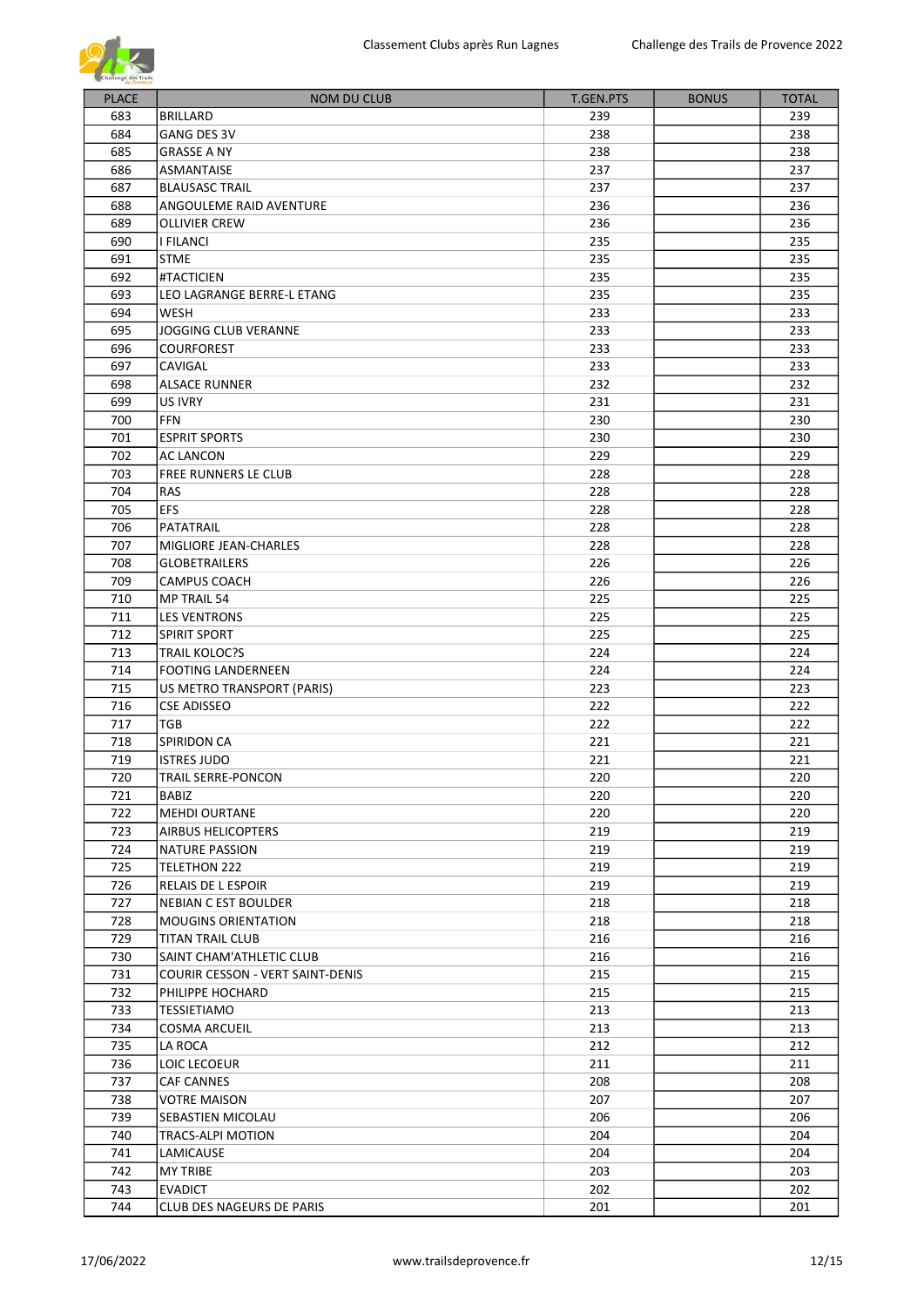| <b>PLACE</b> | <b>NOM DU CLUB</b>                           | T.GEN.PTS | <b>BONUS</b> | <b>TOTAL</b> |
|--------------|----------------------------------------------|-----------|--------------|--------------|
| 745          | SMILE RUNNING                                | 201       |              | 201          |
| 746          | LES GALOPINS 2                               | 200       |              | 200          |
| 747          | TRAILEURS QUI DECHIRENT OU PAS !             | 199       |              | 199          |
| 748          | <b>CLUB ATHLETIC BRIOUDE</b>                 | 199       |              | 199          |
| 749          | CE ST MICROELECTRONICS (GROUPE2)             | 198       |              | 198          |
| 750          | ST JEAN-DE-MONTS VENDEE TRIATHLON ATHLETISME | 197       |              | 197          |
| 751          | <b>AUBAGNE TRIATHLON</b>                     | 196       |              | 196          |
| 752          | <b>CA PUGET</b>                              | 196       |              | 196          |
| 753          | ROGNAC                                       | 196       |              | 196          |
| 754          | DAVID CONTET VIVIER                          | 196       |              | 196          |
| 755          | <b>BCAM</b>                                  | 195       |              | 195          |
| 756          | ST JEAN DE MONTS VENDEE TRIATHLON ATHLETISME | 195       |              | 195          |
| 757          | ZOE LA FUSEE                                 | 194       |              | 194          |
| 758          | <b>ISSY TRIATHON</b>                         | 194       |              | 194          |
| 759          | <b>SCAC SAINT CHAMAS</b>                     | 193       |              | 193          |
| 760          | <b>BLAISOUNETTE ULTRA-TRAIL</b>              | 192       |              | 192          |
| 761          | KOA                                          | 192       |              | 192          |
| 762          | <b>LES TONTONS</b>                           | 191       |              | 191          |
| 763          | STADE OLYMPIQUE ARLESIEN*                    | 189       |              | 189          |
| 764          | <b>RUN IN ANNECY</b>                         | 187       |              | 187          |
| 765          | <b>GERARD WRZESNIEWSKI</b>                   | 187       |              | 187          |
| 766          | <b>AIX STE VICTOIRE</b>                      | 186       |              | 186          |
| 767          | <b>BMA SECTION TRAIL</b>                     | 186       |              | 186          |
| 768          | TE IPSUM VINCERE                             | 186       |              | 186          |
| 769          | PEROLS FOOTING                               | 185       |              | 185          |
| 770          | OLE                                          | 183       |              | 183          |
| 771          | <b>AGRI REVROTRAILEUR</b>                    | 182       |              | 182          |
| 772          | <b>TORTULE ENDURO</b>                        | 182       |              | 182          |
| 773          | <b>AC CORTE</b>                              | 181       |              | 181          |
| 774          | PEYNIER GROUPE B                             | 181       |              | 181          |
| 775          | <b>ARLES PENTEURS</b>                        | 180       |              | 180          |
| 776          | ANILLE BRAYE ATHLETISME                      | 179       |              | 179          |
| 777          | <b>SCAC ST CHAMAS</b>                        | 178       |              | 178          |
| 778          | LE GROUPE LA CREUSILLE                       | 178       |              | 178          |
| 779          | SAINT CLEMENT TRAIL & RUN                    | 177       |              | 177          |
| 780          | JNM                                          | 177       |              | 177          |
| 781          | AS APHM                                      | 176       |              | 176          |
| 782          | FOS OLYMPIQUE CLUB                           | 175       |              | 175          |
| 783          | GAG GIF                                      | 175       |              | 175          |
| 784          | <b>DENIS LOTH</b>                            | 175       |              | 175          |
| 785          | SAINT GELY DU FESC ATHLETISME - KIKOUROU     | 173       |              | 173          |
| 786          | <b>RED ALTRA</b>                             | 173       |              | 173          |
| 787          | <b>CROSSFIT DES PINCES</b>                   | 173       |              | 173          |
| 788          | PHILIPPE BELTRAN PUJOL                       | 173       |              | 173          |
| 789          | <b>COURIR A VAUVERT</b>                      | 172       |              | 172          |
| 790          | PA^RE ET FILS                                | 172       |              | 172          |
| 791          | <b>GEM TRI ATHLE</b>                         | 171       |              | 171          |
| 792          | ORRYGEOISE                                   | 170       |              | 170          |
| 793          | CAP BOLLENE                                  | 170       |              | 170          |
| 794          | <b>TTF</b>                                   | 170       |              | 170          |
| 795          | 2RHC                                         | 169       |              | 169          |
| 796          | <b>DUNES DESPOIR - WRC</b>                   | 169       |              | 169          |
| 797          | APP2R                                        | 168       |              | 168          |
| 798          | ALEX COACHING 83                             | 167       |              | 167          |
| 799          | ROGNAC ATHLETIC CLUB                         | 166       |              | 166          |
| 800          | LES VA-NU-PIEDS DE BORMES-LES-MIM            | 166       |              | 166          |
| 801          | COURIR A VILLEMOIRIEU / MP COACHING          | 165       |              | 165          |
| 802          | <b>ISTRES SPORTS</b>                         | 164       |              | 164          |
| 803          | <b>OMNIUM</b>                                | 160       |              | 160          |
| 804          | RUNDERFUL FRIEND                             | 159       |              | 159          |
| 805          | <b>GAMA GT</b>                               | 159       |              | 159          |
| 806          | <b>VINCENNES RUN RUN</b>                     | 158       |              | 158          |
|              |                                              |           |              |              |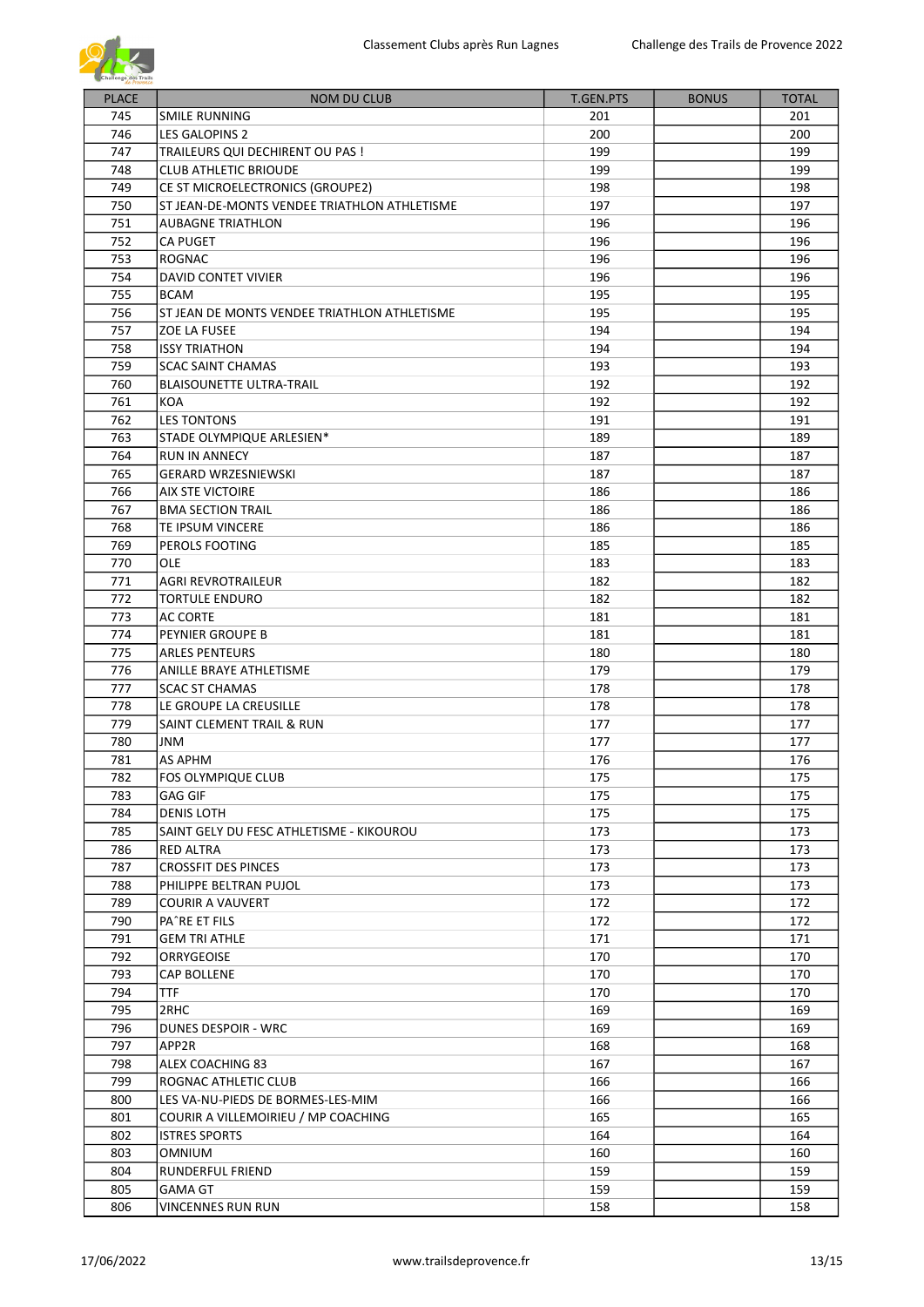

| <b>PLACE</b> | <b>NOM DU CLUB</b>                          | T.GEN.PTS      | <b>BONUS</b> | <b>TOTAL</b>   |
|--------------|---------------------------------------------|----------------|--------------|----------------|
| 807          | <b>TRAILEUR DES BUTTES</b>                  | 157            |              | 157            |
| 808          | SAINT CHAM ATHLETIC CLUB                    | 156            |              | 156            |
| 809          | TRAILEURS DES BUTTES                        | 156            |              | 156            |
| 810          | TRAIL REVARD AIX LES BAINS                  | 156            |              | 156            |
| 811          | 2E REG                                      | 155            |              | 155            |
| 812          | SEA SHEPHERD RACING                         | 154            |              | 154            |
| 813          | POMPIER SIX FOURS                           | 153            |              | 153            |
| 814          | A VOS BASKETS                               | 149            |              | 149            |
| 815          | <b>EMBRUN ATHLETIC CLUB</b>                 | 149            |              | 149            |
| 816          | ATHLE LOISIR PIZANCON                       | 149            |              | 149            |
| 817          | RUNDERFUL FRIENDS                           | 147            |              | 147            |
| 818          | <b>SANS CLUB</b>                            | 147            |              | 147            |
| 819          | OLYMPIQUE DE DARNETAL                       | 147            |              | 147            |
| 820          | LA FARE SPORT NATURE IFSN                   | 147            |              | 147            |
| 821          | <b>ALSTOM TRANSPORT</b>                     | 145            |              | 145            |
| 822          | UAS SENS*                                   | 144            |              | 144            |
| 823          | BASTIRUN/ENDURANCE ATTITUDES                | 144            |              | 144            |
| 824          | <b>ATHLETIC PHOCEEN</b>                     | 143            |              | 143            |
| 825          | EFS AM                                      | 141            |              | 141            |
| 826          | FDJ                                         | 140            |              | 140            |
| 827          | SAINT RAPHAEL TRIATHLON                     | 138            |              | 138            |
| 828          | <b>ASPTT LA LONDE</b>                       | 136            |              | 136            |
| 829          | PERTUIS RAID STAR                           | 136            |              | 136            |
| 830          | LES FOULEES PELISSANNAISE                   | 135            |              | 135            |
| 831          | LES 3A (ASSOCIATION ATHLETIQUE ALLAUDIENNE) | 134            |              | 134            |
| 832          | <b>SPONDY MOUV</b>                          | 133            |              | 133            |
| 833          | SAINT LAURENT D AIGOUZE                     | 133            |              | 133            |
| 834          | LA PLANETE TRAIL                            | 129            |              | 129            |
| 835          | RAIDLIGHT SECTION PACA                      | 127            |              | 127            |
| 836          | LES PATTES FOLLES                           | 127            |              | 127            |
| 837          | CAMM COACHING DEVELOPPEMENT                 | 122            |              | 122            |
| 838          | LE GROUPE B                                 | 119            |              | 119            |
| 839          | <b>NAVEIL</b>                               | 118            |              | 118            |
| 840          | <b>HOLE TRAIL CLUB</b>                      | 117            |              | 117            |
| 841          | <b>JAWEL</b>                                | 110            |              | 110            |
| 842          | AMSFL FREJUS ATHLETISME                     | 110            |              | 110            |
| 843          | PATOUPISTOU                                 | 108            |              | 108            |
| 844          | <b>EMBRUNATORS</b>                          | 107            |              | 107            |
| 845          | CENDRAS                                     | 102            |              | 102            |
| 846          | <b>FOULEE MUROISE</b>                       | 100            |              | 100            |
| 847          | <b>UGLOW FAMILY</b>                         | 99             |              | 99             |
| 848          | JDM                                         | 99             |              | 99             |
| 849          | EMER                                        | 98             |              | 98             |
| 850          | LYON ULTRA RUN                              | 98             |              | 98             |
| 851          | 12COM                                       | 97             |              | 97             |
| 852          | SPORTADDICT/AUBAGNE TRAIL CL                | 92             |              | 92             |
| 853          | JOUQUES GENERATION RAID                     | 91             |              | 91             |
| 854          | METALUMINE                                  | 90             |              | 90             |
| 855          | PRK                                         | 90             |              | 90             |
| 856          | <b>TRAIL VENELLES</b>                       | 89             |              | 89             |
| 857          | CSA 1RE                                     | 85             |              | 85             |
| 858          | TRI VELOCE                                  | 85             |              | 85             |
|              |                                             |                |              |                |
| 859<br>860   | CHAVILLE ATHLETISME                         | 84<br>79       |              | 84<br>79       |
|              | KILOMETRE 61                                |                |              | 70             |
| 861          | <b>GAMAGT CREW</b>                          | 70             |              |                |
| 862          | OXYGENE - ISERE                             | 63             |              | 63             |
| 863          | LES YEUX DE VIC                             | 62             |              | 62             |
| 864          | <b>AS PITODILE</b>                          | 39             |              | 39             |
| 865          | RCC SAINT MARTIN DE CRAU                    | 26             |              | 26             |
| 866          | RUNFORSWING                                 | 15             |              | 15             |
| 867          | AUBAGNE TRAIL CLUB / SPORT ADDICT           | 14             |              | 14             |
| 868          | JOGGING CLUB MARTIGUES                      | $\overline{7}$ |              | $\overline{7}$ |